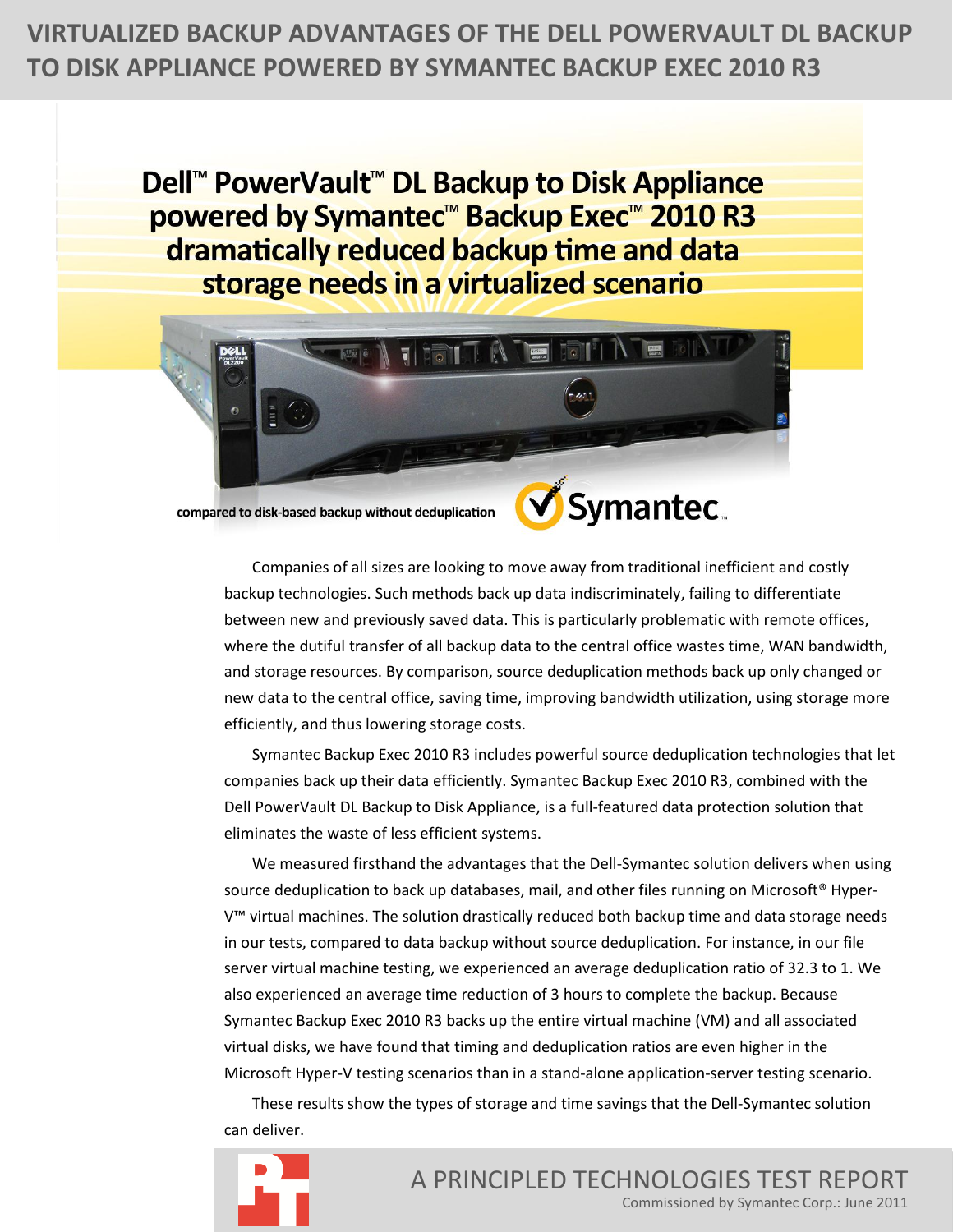# **DATA BACKUP 101: SOURCE DEDUPLICATION EXPLAINED**



Source deduplication powered by Symantec Backup Exec 2010 R3

Dell PowerVault DL Appliance

**WAN** 

**Source deduplication eliminates backup inefficiencies by transferring only unique blocks of data across the WAN.**

Source deduplication offers an efficient way for companies to back up their data. After an initial full back up, deduplication software searches for duplicate data in subsequent backups and then only backs up blocks of data that are new or changed. "Source" means the data is deduplicated at its source, likely a server or desktop at a remote location, before it is passed to the central backup site.

Because the large majority of data typically remains constant from day to day, transferring only new or changed blocks of data from the remote office to the central office with source deduplication is the wise choice when bandwidth, time, and space are at a premium.

## **THE DELL-SYMANTEC ADVANTAGE**

Dell and Symantec have partnered to offer an integrated disk-based backup solution. Symantec Backup Exec 2010 R3 is already fully installed on the Dell PowerVault DL Appliance, and an automated setup wizard guides you through setup, configuration, and deployment. This solution offers features such as granular recovery (allowing you to back up specific files without running a full restore) and remote backup, monitoring, and maintenance. For a full list of features, see [http://i.dell.com/sites/content/shared-content/data](http://i.dell.com/sites/content/shared-content/data-sheets/en/Documents/ss703-powervault-dl-backup-to-disk-appliance-symantec.pdf)[sheets/en/Documents/ss703-powervault-dl-backup-to-disk-appliance](http://i.dell.com/sites/content/shared-content/data-sheets/en/Documents/ss703-powervault-dl-backup-to-disk-appliance-symantec.pdf)[symantec.pdf.](http://i.dell.com/sites/content/shared-content/data-sheets/en/Documents/ss703-powervault-dl-backup-to-disk-appliance-symantec.pdf)

## **LESS DATA SAVED, LESS TIME SPENT**

By deduplicating the data at the source, the Dell-Symantec solution was far more efficient than disk-based backup without source deduplication, which we also tested. The Dell-Symantec solution reduced the amount of data traveling over the WAN by a factor of more than 32 when backing up a file server virtual machine and even more when backing up the database-and mail-server virtual machines.

By backing up only new data, the Dell-Symantec solution reduced the database backup window from over 6.5 hours to an average of around 3 hours, reduced the file server backup window from over 6 hours to an average of 3 hours, and reduced the mail server backup window from over 6 hours to an average of 3 hours.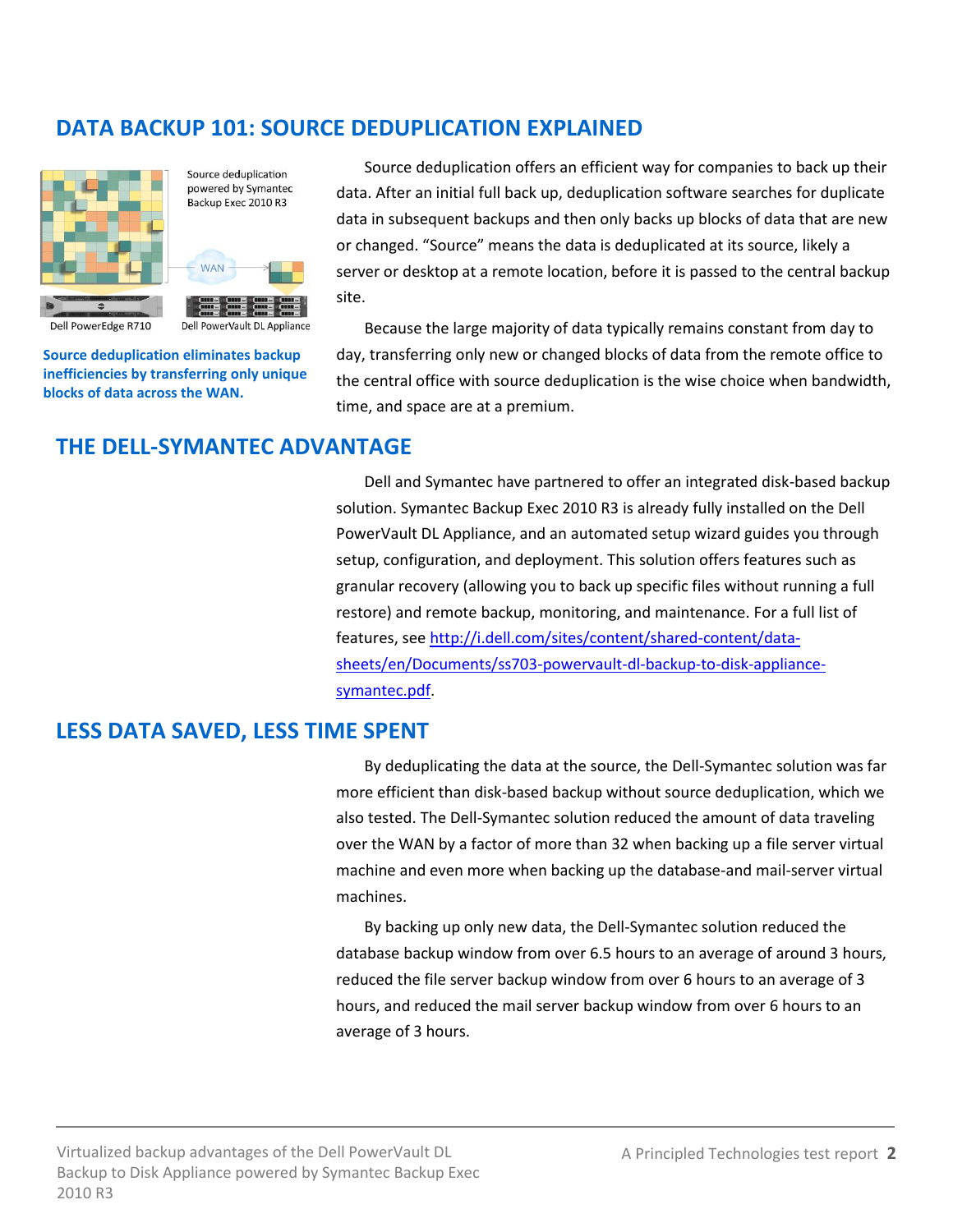

The Symantec Remote Agent compared the data on the remote server to the existing backup data on the media server. When it found a duplicate, it sent only a marker to the media server at the central office. As a result, the remote server transmitted far less data to the media server. This not only saved WAN bandwidth, but also decreased the volume of data the media server had to store—both of which add up to savings. In a straightforward process, we used the Symantec Backup Exec console to simply select the deduplication storage folder and select the option for remote access of the media server while configuring the backup job.

The difference between the volume of data and the volume of data actually stored increases over time, benefiting the business by requiring significantly less long-term storage capacity.

Detailed information on the hardware and test bed configuration is located in Appendix  $B$  and [Appendix C.](#page-11-0) Detailed results of the test scenarios that follow are located in **Appendix E.** 

**The Symantec Backup Exec console made backing up data from a remote location easy.**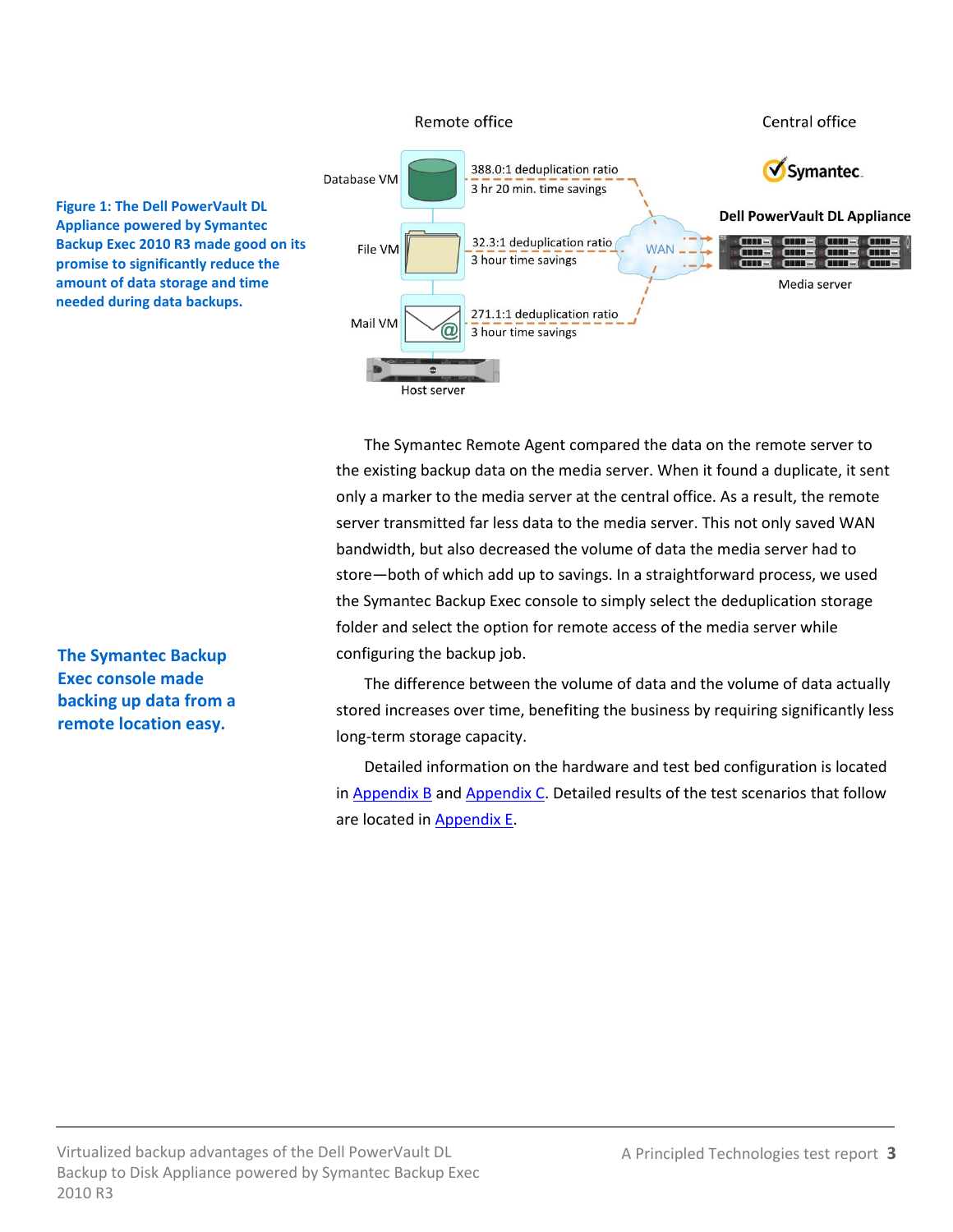## **Database server backup scenario**

The initial complete database backup took almost 5 hours. Subsequent full database backups using source deduplication took an average of 3 hours and 13 minutes, achieving a deduplication ratio of at least 179.8:1. For comparison, we ran a single backup using a backup-to-disk storage device on the Dell PowerVault DL Appliance without source deduplication, which took roughly 6 hours and 41 minutes.

Figure 2 shows the comparison of protected data versus actual deduplication data stored for our virtualized database server scenario.



**Figure 2: Comparison of protected data versus the actual data stored from our 7-day database backup simulation of a virtualized SQL Server database.**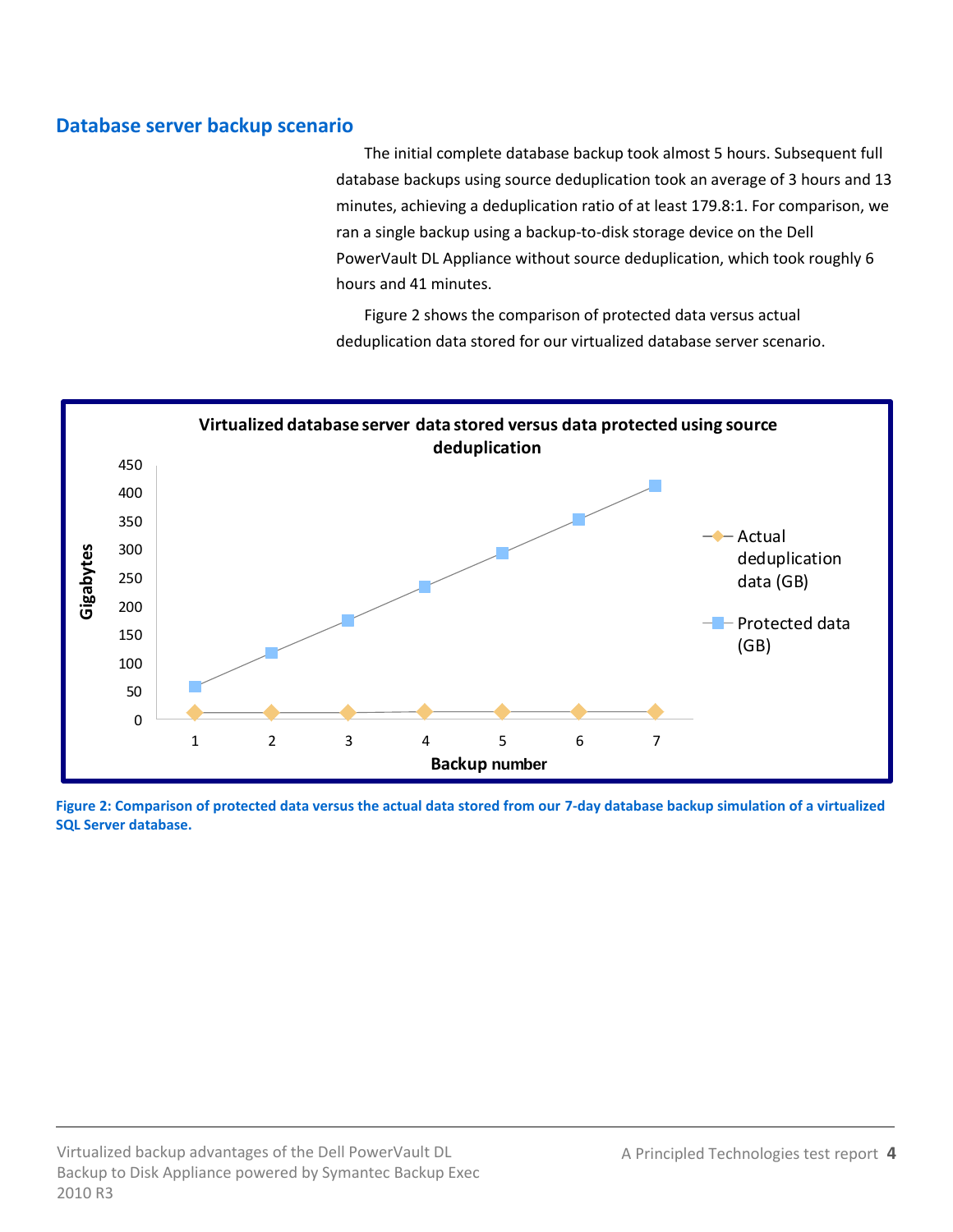## **File server backup scenario**

The initial complete backup of our file server took just over 6 hours. Subsequent full file server backups using source deduplication took an average of just over 3 hours, achieving a deduplication ratio of at least 24.4:1. For comparison, we ran a single backup using a backup-to-disk storage device on the Dell PowerVault DL Appliance without source deduplication, which took just over 6 hours.

Figure 3 shows the comparison of protected data versus actual deduplication data stored for our virtualized file server scenario.



**Figure 3: Comparison of protected file server data versus the actual data stored from our 7-day virtualized file server backup simulation.**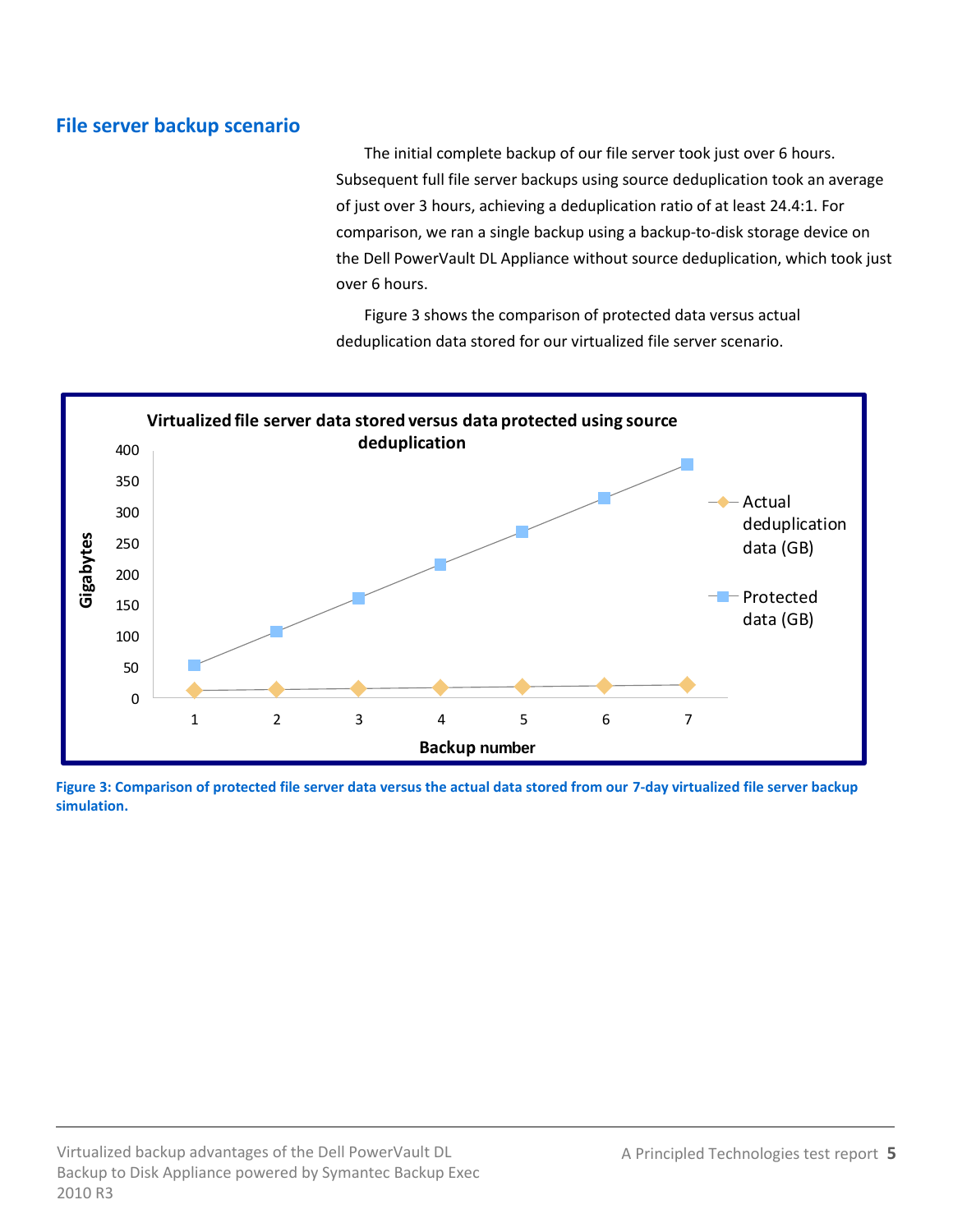## **Mail server backup scenario**

The initial complete backup took just 7 hours. Subsequent full mail-storagegroup backups using source deduplication took an average of 3 hours, achieving a deduplication ratio of at least 177.4:1. For comparison, we ran a single backup using a backup-to-disk storage device on the Dell PowerVault DL Appliance without source deduplication, which took roughly 6 hours.

Figure 4 shows the comparison of protected data versus actual deduplication data stored for our virtualized mail server scenario.



**Figure 4: Comparison of protected mail server data versus the actual data stored from our 7-day virtualized Exchange 2007 backup simulation.**

# **SUMMARY**

The Dell PowerVault DL Appliance powered by Symantec Backup Exec 2010 R3 saved considerable amounts of storage space, bandwidth, and time in our tests. Compared to backup without source deduplication in a virtualized scenario, it reduced the amount of data transmitted over the WAN by an average factor of 230.5 to 1 and saved an average of 3 hours.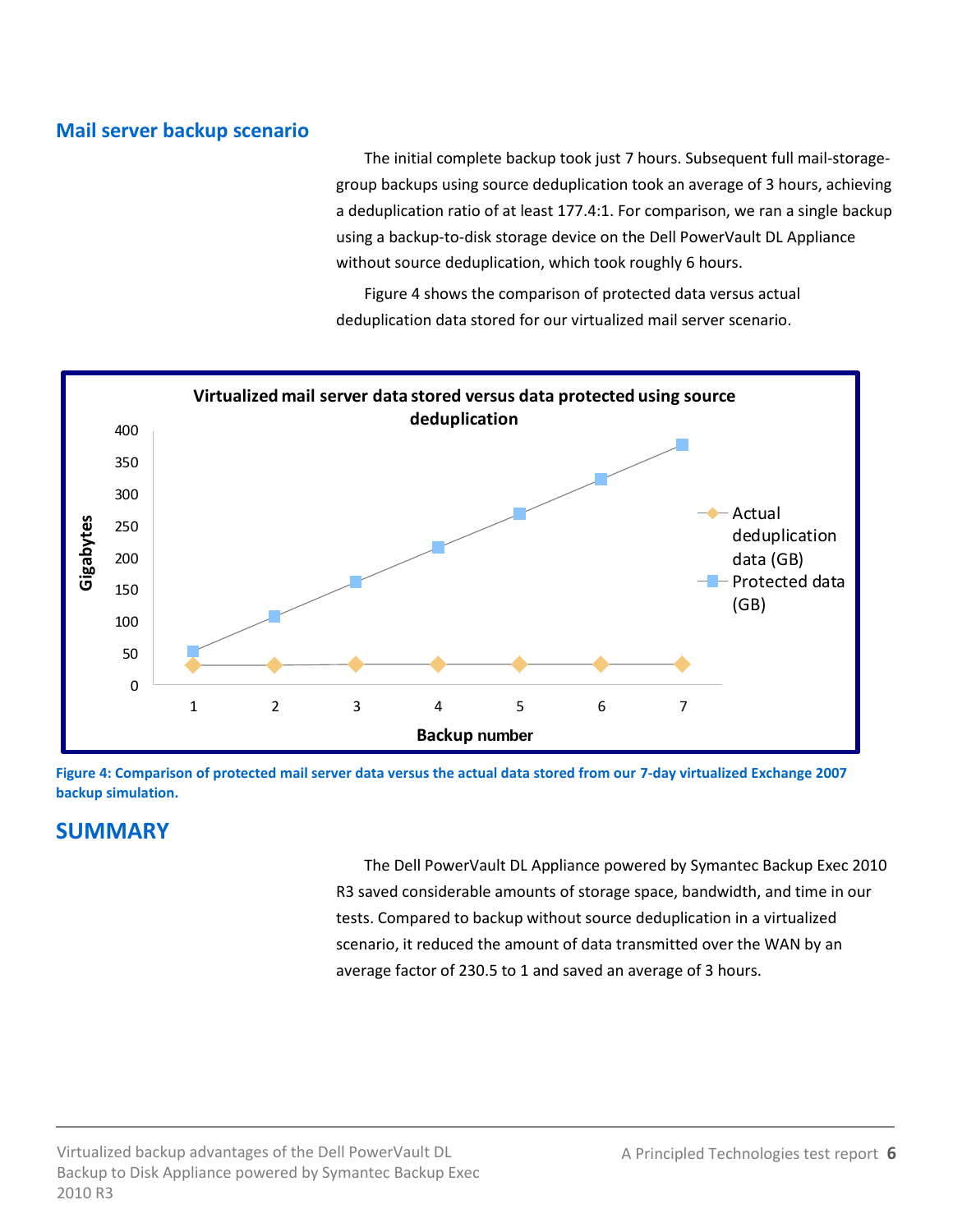# **APPENDIX A – DETAILED WORKLOAD & TEST DESCRIPTIONS**

All three test scenarios included an Active Directory® server, a client machine on the "remote office" side of the WAN, and the Hyper-V host server with the application-specific virtual server (i.e., the database server, file server, or mail server). We set our WAN emulator to use a T3 bandwidth with 15ms latency. We installed a Dell PowerVault DL Appliance powered by Symantec Backup Exec 2010 R3 on the "central office" side of the WAN. On the Hyper-V host and all three virtual machines, we performed a full backup of the relevant data, and then we executed the workload and backup operations, using full backups each time.

We allowed the Dell PowerVault DL Appliance backup appliance to auto-provision the storage for deduplication, and configured the remote agent on the database server, file server, or mail server virtual machines to have direct access to the Dell PowerVault DL Appliance, for the purposes of source deduplication.

## **Database server backup scenario**

To build the workload, we used DVD Store Version 2 (DS2). DS2 is an open-source simulation of an online ecommerce DVD store, where customers log in, browse, and order products. DS2 has database components and Web server components, and includes driver programs that put heavy loads on these components. We used the included driver program to perform the workload only against the database component. The Dell PowerEdge™ R710 server under test ran a Microsoft SQL Server 2008 workload once per backup period, and we repeated this workload-plus-backup iteration 7 times to simulate 7 days of activity. One copy of the DS2 database was on the server, with a 1GB database.

The DS2 benchmark's main metric is orders per minute, or OPM. We used the OPM output by the benchmark to determine when we had reached at least 10,000 orders for the benchmark run. For the purposes of this testing scenario, we analyzed the deduplication ratio and the elapsed time of each full backup source deduplication turned off, and then on.

We found we could achieve our target daily order rate of 10,000 orders by using specific DVD Store parameters. To mimic a business day where a company fulfilled 10,000 orders, we adjusted the DVD Store parameters to run with five execution threads, each executing with 0.1 seconds of think time. This mix of workload parameters, on average, achieved an orders-per-minute throughput of just over 2,000. Therefore, we ran this workload for at least 5 minutes to simulate the full business day, resulting in at least 10,000 orders. The test placed a moderate to heavy load on the server, modifying realistic amounts of data at the source for the Symantec Backup Exec 2010 R3 software to deduplicate and then back up.

When DS2 is executing, simulated customers log in; browse movies by actor, title, or category; and purchase movies. Each DS2 order consists of a customer login, a number of searches for movies, and a purchase. Each search is by title, actor, or category. The title and actor searches use full-text search. The other customer actions, including adding new customers, exercise a wide range of database functions.

We ran the included driver application on client machines directly via its command-line interface. We used the default DS2 parameters and setup configuration, with the exceptions we note in the DVD Store setup section in the Test methodology section of this report. For more details about the DS2 tool, see

#### [http://www.delltechcenter.com/page/DVD+Store.](http://www.delltechcenter.com/page/DVD+Store)

To measure the deduplication ratio and elapsed time from Symantec Backup Exec 2010 R3, we created a backup job, targeted our specific 1GB database on the Dell PowerEdge R710 running SQL Server 2008, selected the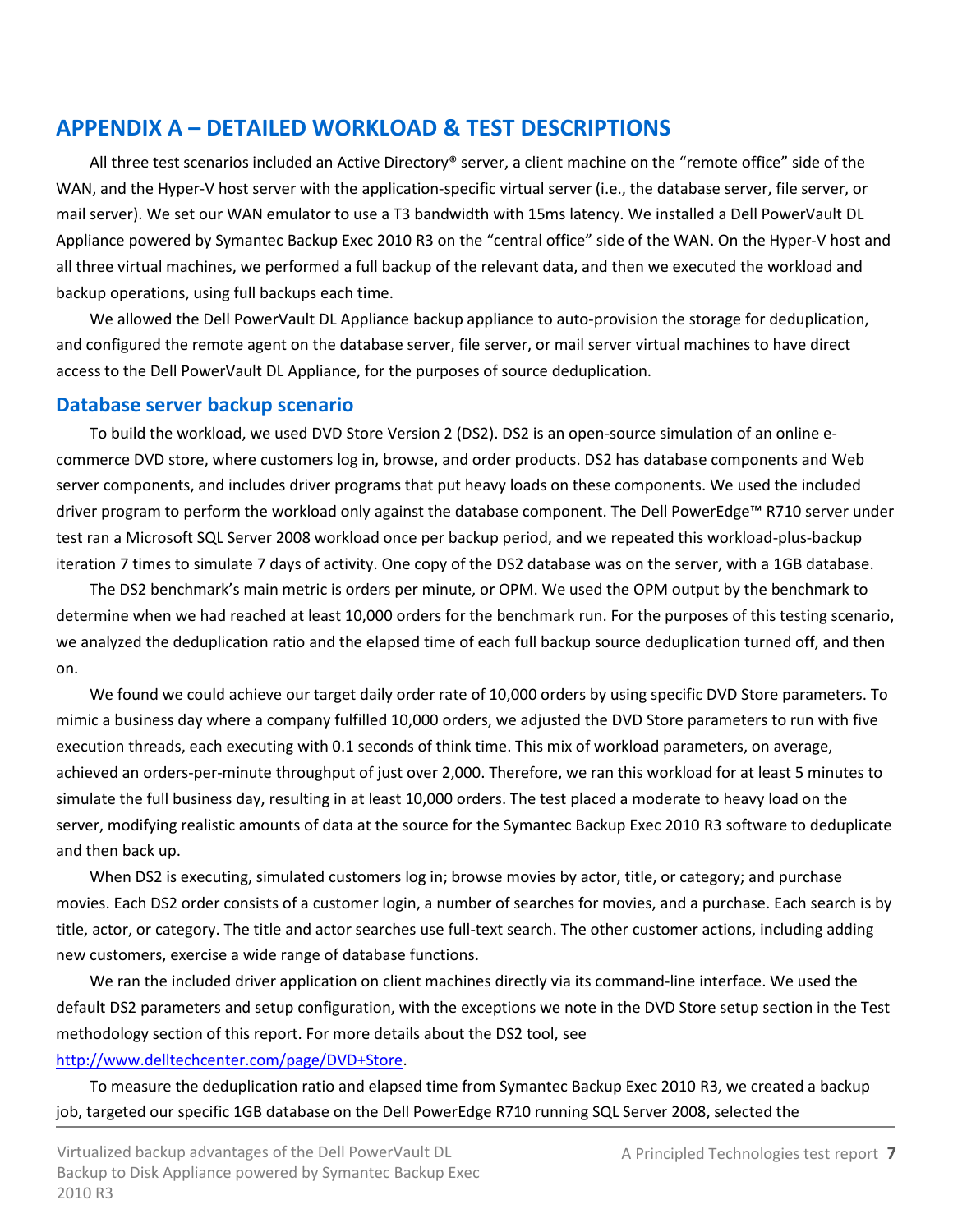deduplication storage folder as the destination, and selected the option to allow the remote agent to have direct access to the media server. We then executed this same backup job between workload iterations to gather the deduplication, job rate, and elapsed time statistics. As a comparison point, we also created an additional backup job, using a backup-todisk destination instead with no deduplication. For more details on this process, see [Appendix D.](#page-13-0)

## **File server backup scenario**

In our file server backup scenario, we used a file server running Microsoft Windows Server® 2008 R2 and a custom workload to simulate data change rates. To build the workload, we used AutoIT, an automation-scripting tool that you can customize to simulate different actions on Microsoft Office<sup>®</sup> documents, as well as other file formats. We wrote and executed scripts that performed the following actions:

- Changed 3 percent of Microsoft Excel® files in the following ways:
	- o Modified a random number (between 1 and 20) of cells.
		- With cells containing numeric values, the script appended random values to the existing value.
		- With cells containing string values, the script appended a string retrieved from another file to the existing string.
		- With other cells, it filled the cell with a random numeric value.
	- $\circ$  On worksheets containing more than 20 columns, the script deleted a single column.
	- $\circ$  On worksheets containing more than 20 rows, the script deleted a single row.
	- o On worksheets 1 to 5 of workbooks containing fewer than 10 columns and fewer than 200 rows, the script added a row of numeric values.
	- $\circ$  In workbooks containing three worksheets, the script added an additional worksheet with a random number of rows and columns, all containing random values.
	- $\circ$  After making the changes, the script saved and closed two-thirds of the changed files and saved the remaining files to a new filename in the same folder.
	- Changed 3 percent of Microsoft Word files in the following ways:
		- o Copied between 1 and 10 randomly chosen paragraphs from a source document into random places in the target document.
		- o After making the changes, the script saved and closed two-thirds of the changed files and saved the remaining files to a new filename in the same folder.
	- Changed 3 percent of Microsoft PowerPoint® files in the following ways:
		- o Copied a randomly chosen slide from a source PowerPoint file containing more than 300 slides onto the end of the target PowerPoint file.
		- o After making the changes, saved the file.
- Deleted 1 percent of all files.
- Moved 2 percent of all files.
- Copied between 160 and 200 files into random directories in the file share.

After writing the script, we compiled it into a self-contained executable that we executed from a command-line prompt. Our workstation executed this workload against the Dell PowerEdge R710 file server under test once per backup period, and we repeated this workload-plus-backup iteration 7 times to simulate 7 days of activity. We started with one copy of our 12GB data set on the file server, which the workload then manipulated over the course of the 7 simulated days.

To measure the deduplication ratio and elapsed time from Symantec Backup Exec 2010 R3, we created a backup job, targeted our folder containing 12 GB of files on the Dell PowerEdge R710, selected the deduplication storage folder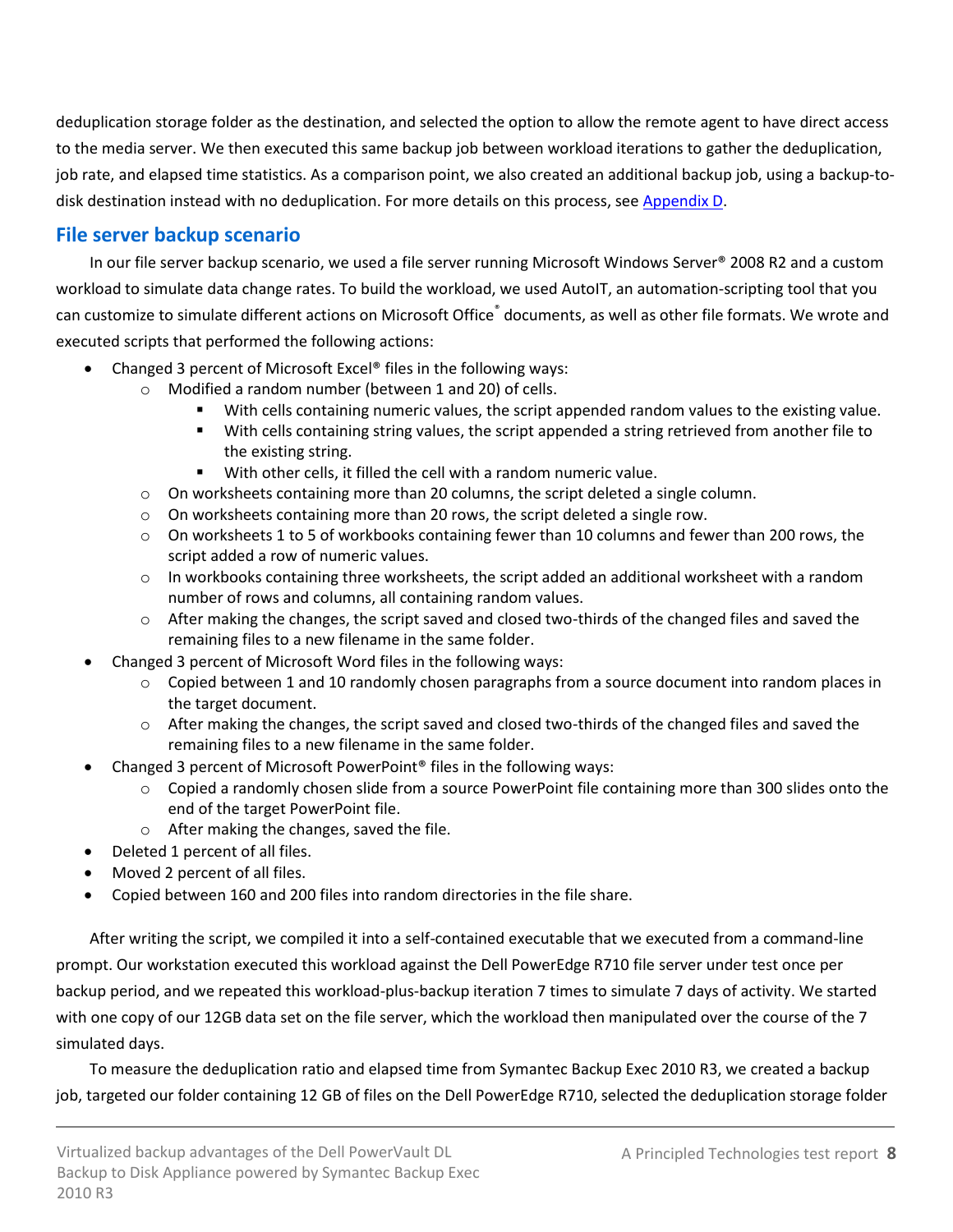as the destination, and selected the option to allow the remote agent to have direct access to the media server. We then executed this same backup job between workload iterations to gather the deduplication, job rate, and elapsed time statistics. As a comparison point, we also created an additional backup job, using a backup-to-disk destination instead with no deduplication. For more details on this process, se[e Appendix D.](#page-13-0)

## **Mail server backup scenario**

In our mail server backup scenario, we used a mail server running Microsoft Windows Server 2008 x64 and Microsoft Exchange Server 2007, along with a client running Microsoft Exchange Load Generator (LoadGen) to simulate data change rates. LoadGen is an industry-standard tool for benchmarking an Exchange 2007 mail server. We based the workload on the settings from LoadGen's average workload. Our workload consisted of 300 users, and we compressed the workday tasks into a 30-minute test run to simulate 1 day. During the tests, LoadGen performs tasks to simulate users generating Exchange mail activity.

After configuring the LoadGen workload, we exported the configuration file and used it as an execution parameter, calling the LoadGenCMD utility directly from the command line. Our workstation executed this workload against the Dell PowerEdge R710 mail server under test once per backup period, and we repeated this workload-plus-backup iteration 7 times to simulate 7 days of activity. We started with one copy of our mail storage group on the mail server, which the workload then manipulated over the course of the 7 simulated workdays.

For the purposes of this testing scenario, we analyzed the deduplication ratio and the elapsed time of each full backup source deduplication turned off, and then turned on.

To measure the deduplication ratio and elapsed time of our backup jobs in Symantec Backup Exec 2010 R3, we created a backup job, targeted our Exchange storage group on the Dell PowerEdge R710, selected the deduplication storage folder as the destination, and selected the option to allow the remote agent to have direct access to the media server. We then executed this same backup job between workload iterations to gather the deduplication ratio, job rate, and elapsed time statistics. As a comparison point, we also created an additional backup job, using a backup-to-disk destination instead with no deduplication. For more details on this process, see [Appendix D.](#page-13-0)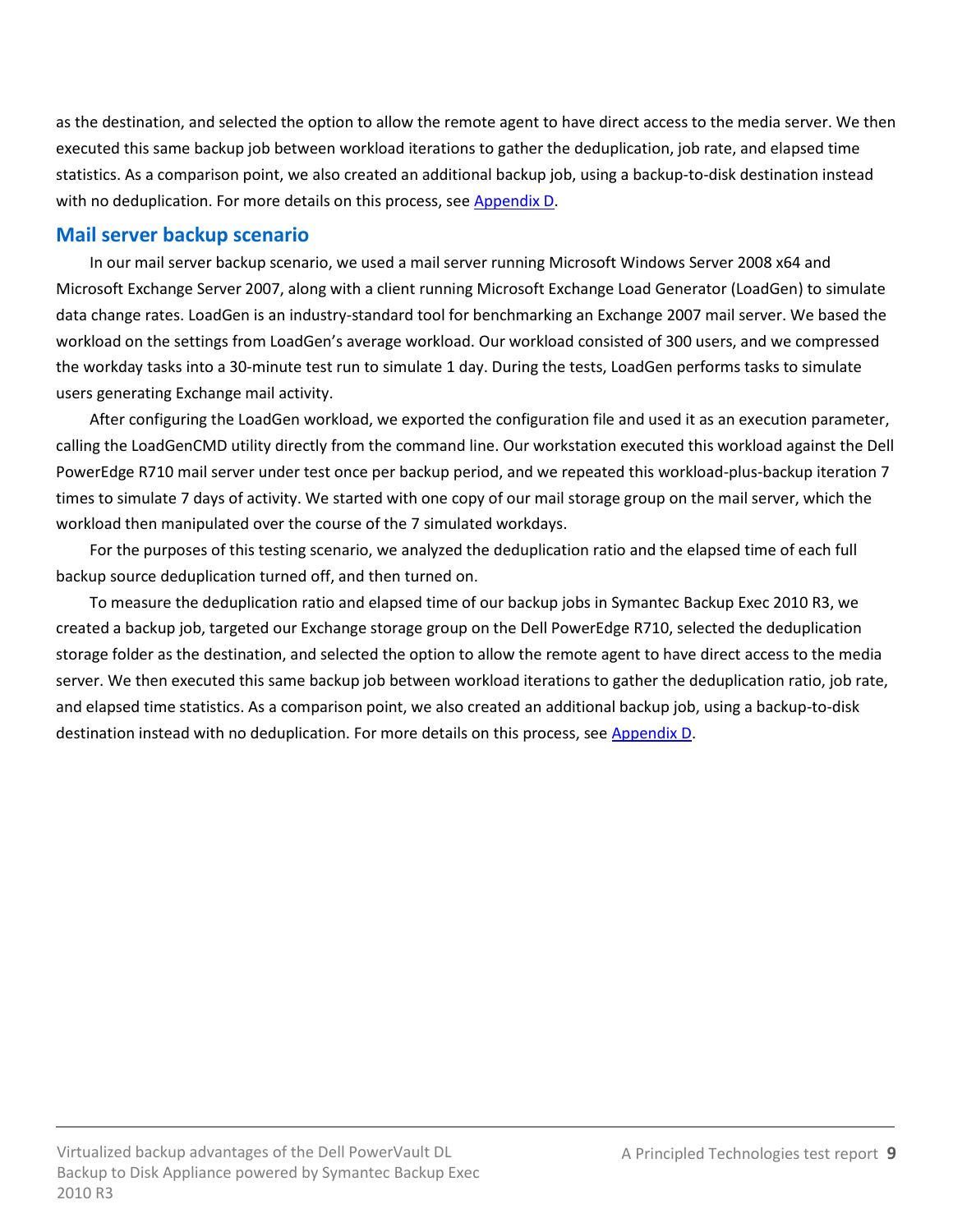# <span id="page-9-0"></span>**APPENDIX B – DETAILED SYSTEM SPECS**

| Figure 5 presents detailed information for the hardware we used in this report. |  |
|---------------------------------------------------------------------------------|--|
|---------------------------------------------------------------------------------|--|

| <b>General dimension information</b><br>3.5<br>Height (inches)<br>3.5<br>Width (inches)<br>17.5<br>17.5<br>Depth (inches)<br>27.0<br>27.0<br>U size in server rack (U)<br>$\overline{2}$<br>2<br><b>General processor setup</b><br>Number of processor packages<br>2<br>$\overline{2}$<br>Number of cores per processor package<br>4<br>4<br>Number of hardware threads per core<br>2<br>$\overline{2}$<br><b>CPU</b><br>Vendor<br>Intel <sup>®</sup><br>Intel<br>Xeon® E5570<br>Xeon E5620<br>Name<br>Stepping<br>D <sub>0</sub><br><b>B1</b><br>LGA1366<br>LGA1366<br>Socket type<br>Core frequency (GHz)<br>2.93<br>2.40<br>L1 cache<br>32 KB + 32 KB (per core)<br>32 KB + 32 KB (per core)<br>L <sub>2</sub> cache<br>1 MB (4 x 256 KB)<br>1 MB (4 x 256 KB)<br>L3 cache (MB)<br>12<br>8<br>Platform<br>Vendor and model number<br>Dell PowerEdge R710<br>Dell PowerVault DL Appliance<br>Motherboard model number<br>OYDJK3<br><b>ODPRKF</b><br>Motherboard revision number<br>A02<br>A02<br>Dell 3.0.0<br>Dell 1.5.3<br><b>BIOS</b> name and version<br><b>Memory modules</b><br>Total RAM in system (GB)<br>24<br>24<br>Micron MT36JSZF51272PY-<br>Vendor and model number<br>Samsung M393B1K70BH1-CF8<br>1G4D1AB<br>PC3-10600 DDR3<br>PC3-8500 DDR3<br><b>Type</b><br>Speed (MHz)<br>1,333<br>1,067<br>Speed in the system currently running @<br>1,067<br>1,067<br>(MHz)<br>Timing/latency (tCL-tRCD-iRP-tRASmin)<br>$7 - 7 - 7 - 20$<br>$7 - 7 - 7 - 20$<br>Size (GB)<br>24<br>24<br>Number of RAM modules<br>$6 \times 4$ GB<br>6x4GB<br>Chip organization<br>Double-sided<br>Double-sided<br><b>Hard disk</b><br>Vendor and model number<br>Seagate ST973451SS<br>Dell ST3500414SS<br>Number of disks in system<br>8<br>8 | <b>Servers</b> | <b>Dell PowerEdge R710</b> | <b>Dell PowerVault DL Appliance</b> |  |
|----------------------------------------------------------------------------------------------------------------------------------------------------------------------------------------------------------------------------------------------------------------------------------------------------------------------------------------------------------------------------------------------------------------------------------------------------------------------------------------------------------------------------------------------------------------------------------------------------------------------------------------------------------------------------------------------------------------------------------------------------------------------------------------------------------------------------------------------------------------------------------------------------------------------------------------------------------------------------------------------------------------------------------------------------------------------------------------------------------------------------------------------------------------------------------------------------------------------------------------------------------------------------------------------------------------------------------------------------------------------------------------------------------------------------------------------------------------------------------------------------------------------------------------------------------------------------------------------------------------------------------------------------------------------------------------------------------------------------------------|----------------|----------------------------|-------------------------------------|--|
|                                                                                                                                                                                                                                                                                                                                                                                                                                                                                                                                                                                                                                                                                                                                                                                                                                                                                                                                                                                                                                                                                                                                                                                                                                                                                                                                                                                                                                                                                                                                                                                                                                                                                                                                        |                |                            |                                     |  |
|                                                                                                                                                                                                                                                                                                                                                                                                                                                                                                                                                                                                                                                                                                                                                                                                                                                                                                                                                                                                                                                                                                                                                                                                                                                                                                                                                                                                                                                                                                                                                                                                                                                                                                                                        |                |                            |                                     |  |
|                                                                                                                                                                                                                                                                                                                                                                                                                                                                                                                                                                                                                                                                                                                                                                                                                                                                                                                                                                                                                                                                                                                                                                                                                                                                                                                                                                                                                                                                                                                                                                                                                                                                                                                                        |                |                            |                                     |  |
|                                                                                                                                                                                                                                                                                                                                                                                                                                                                                                                                                                                                                                                                                                                                                                                                                                                                                                                                                                                                                                                                                                                                                                                                                                                                                                                                                                                                                                                                                                                                                                                                                                                                                                                                        |                |                            |                                     |  |
|                                                                                                                                                                                                                                                                                                                                                                                                                                                                                                                                                                                                                                                                                                                                                                                                                                                                                                                                                                                                                                                                                                                                                                                                                                                                                                                                                                                                                                                                                                                                                                                                                                                                                                                                        |                |                            |                                     |  |
|                                                                                                                                                                                                                                                                                                                                                                                                                                                                                                                                                                                                                                                                                                                                                                                                                                                                                                                                                                                                                                                                                                                                                                                                                                                                                                                                                                                                                                                                                                                                                                                                                                                                                                                                        |                |                            |                                     |  |
|                                                                                                                                                                                                                                                                                                                                                                                                                                                                                                                                                                                                                                                                                                                                                                                                                                                                                                                                                                                                                                                                                                                                                                                                                                                                                                                                                                                                                                                                                                                                                                                                                                                                                                                                        |                |                            |                                     |  |
|                                                                                                                                                                                                                                                                                                                                                                                                                                                                                                                                                                                                                                                                                                                                                                                                                                                                                                                                                                                                                                                                                                                                                                                                                                                                                                                                                                                                                                                                                                                                                                                                                                                                                                                                        |                |                            |                                     |  |
|                                                                                                                                                                                                                                                                                                                                                                                                                                                                                                                                                                                                                                                                                                                                                                                                                                                                                                                                                                                                                                                                                                                                                                                                                                                                                                                                                                                                                                                                                                                                                                                                                                                                                                                                        |                |                            |                                     |  |
|                                                                                                                                                                                                                                                                                                                                                                                                                                                                                                                                                                                                                                                                                                                                                                                                                                                                                                                                                                                                                                                                                                                                                                                                                                                                                                                                                                                                                                                                                                                                                                                                                                                                                                                                        |                |                            |                                     |  |
|                                                                                                                                                                                                                                                                                                                                                                                                                                                                                                                                                                                                                                                                                                                                                                                                                                                                                                                                                                                                                                                                                                                                                                                                                                                                                                                                                                                                                                                                                                                                                                                                                                                                                                                                        |                |                            |                                     |  |
|                                                                                                                                                                                                                                                                                                                                                                                                                                                                                                                                                                                                                                                                                                                                                                                                                                                                                                                                                                                                                                                                                                                                                                                                                                                                                                                                                                                                                                                                                                                                                                                                                                                                                                                                        |                |                            |                                     |  |
|                                                                                                                                                                                                                                                                                                                                                                                                                                                                                                                                                                                                                                                                                                                                                                                                                                                                                                                                                                                                                                                                                                                                                                                                                                                                                                                                                                                                                                                                                                                                                                                                                                                                                                                                        |                |                            |                                     |  |
|                                                                                                                                                                                                                                                                                                                                                                                                                                                                                                                                                                                                                                                                                                                                                                                                                                                                                                                                                                                                                                                                                                                                                                                                                                                                                                                                                                                                                                                                                                                                                                                                                                                                                                                                        |                |                            |                                     |  |
|                                                                                                                                                                                                                                                                                                                                                                                                                                                                                                                                                                                                                                                                                                                                                                                                                                                                                                                                                                                                                                                                                                                                                                                                                                                                                                                                                                                                                                                                                                                                                                                                                                                                                                                                        |                |                            |                                     |  |
|                                                                                                                                                                                                                                                                                                                                                                                                                                                                                                                                                                                                                                                                                                                                                                                                                                                                                                                                                                                                                                                                                                                                                                                                                                                                                                                                                                                                                                                                                                                                                                                                                                                                                                                                        |                |                            |                                     |  |
|                                                                                                                                                                                                                                                                                                                                                                                                                                                                                                                                                                                                                                                                                                                                                                                                                                                                                                                                                                                                                                                                                                                                                                                                                                                                                                                                                                                                                                                                                                                                                                                                                                                                                                                                        |                |                            |                                     |  |
|                                                                                                                                                                                                                                                                                                                                                                                                                                                                                                                                                                                                                                                                                                                                                                                                                                                                                                                                                                                                                                                                                                                                                                                                                                                                                                                                                                                                                                                                                                                                                                                                                                                                                                                                        |                |                            |                                     |  |
|                                                                                                                                                                                                                                                                                                                                                                                                                                                                                                                                                                                                                                                                                                                                                                                                                                                                                                                                                                                                                                                                                                                                                                                                                                                                                                                                                                                                                                                                                                                                                                                                                                                                                                                                        |                |                            |                                     |  |
|                                                                                                                                                                                                                                                                                                                                                                                                                                                                                                                                                                                                                                                                                                                                                                                                                                                                                                                                                                                                                                                                                                                                                                                                                                                                                                                                                                                                                                                                                                                                                                                                                                                                                                                                        |                |                            |                                     |  |
|                                                                                                                                                                                                                                                                                                                                                                                                                                                                                                                                                                                                                                                                                                                                                                                                                                                                                                                                                                                                                                                                                                                                                                                                                                                                                                                                                                                                                                                                                                                                                                                                                                                                                                                                        |                |                            |                                     |  |
|                                                                                                                                                                                                                                                                                                                                                                                                                                                                                                                                                                                                                                                                                                                                                                                                                                                                                                                                                                                                                                                                                                                                                                                                                                                                                                                                                                                                                                                                                                                                                                                                                                                                                                                                        |                |                            |                                     |  |
|                                                                                                                                                                                                                                                                                                                                                                                                                                                                                                                                                                                                                                                                                                                                                                                                                                                                                                                                                                                                                                                                                                                                                                                                                                                                                                                                                                                                                                                                                                                                                                                                                                                                                                                                        |                |                            |                                     |  |
|                                                                                                                                                                                                                                                                                                                                                                                                                                                                                                                                                                                                                                                                                                                                                                                                                                                                                                                                                                                                                                                                                                                                                                                                                                                                                                                                                                                                                                                                                                                                                                                                                                                                                                                                        |                |                            |                                     |  |
|                                                                                                                                                                                                                                                                                                                                                                                                                                                                                                                                                                                                                                                                                                                                                                                                                                                                                                                                                                                                                                                                                                                                                                                                                                                                                                                                                                                                                                                                                                                                                                                                                                                                                                                                        |                |                            |                                     |  |
|                                                                                                                                                                                                                                                                                                                                                                                                                                                                                                                                                                                                                                                                                                                                                                                                                                                                                                                                                                                                                                                                                                                                                                                                                                                                                                                                                                                                                                                                                                                                                                                                                                                                                                                                        |                |                            |                                     |  |
|                                                                                                                                                                                                                                                                                                                                                                                                                                                                                                                                                                                                                                                                                                                                                                                                                                                                                                                                                                                                                                                                                                                                                                                                                                                                                                                                                                                                                                                                                                                                                                                                                                                                                                                                        |                |                            |                                     |  |
|                                                                                                                                                                                                                                                                                                                                                                                                                                                                                                                                                                                                                                                                                                                                                                                                                                                                                                                                                                                                                                                                                                                                                                                                                                                                                                                                                                                                                                                                                                                                                                                                                                                                                                                                        |                |                            |                                     |  |
|                                                                                                                                                                                                                                                                                                                                                                                                                                                                                                                                                                                                                                                                                                                                                                                                                                                                                                                                                                                                                                                                                                                                                                                                                                                                                                                                                                                                                                                                                                                                                                                                                                                                                                                                        |                |                            |                                     |  |
|                                                                                                                                                                                                                                                                                                                                                                                                                                                                                                                                                                                                                                                                                                                                                                                                                                                                                                                                                                                                                                                                                                                                                                                                                                                                                                                                                                                                                                                                                                                                                                                                                                                                                                                                        |                |                            |                                     |  |
|                                                                                                                                                                                                                                                                                                                                                                                                                                                                                                                                                                                                                                                                                                                                                                                                                                                                                                                                                                                                                                                                                                                                                                                                                                                                                                                                                                                                                                                                                                                                                                                                                                                                                                                                        |                |                            |                                     |  |
|                                                                                                                                                                                                                                                                                                                                                                                                                                                                                                                                                                                                                                                                                                                                                                                                                                                                                                                                                                                                                                                                                                                                                                                                                                                                                                                                                                                                                                                                                                                                                                                                                                                                                                                                        |                |                            |                                     |  |
|                                                                                                                                                                                                                                                                                                                                                                                                                                                                                                                                                                                                                                                                                                                                                                                                                                                                                                                                                                                                                                                                                                                                                                                                                                                                                                                                                                                                                                                                                                                                                                                                                                                                                                                                        |                |                            |                                     |  |
|                                                                                                                                                                                                                                                                                                                                                                                                                                                                                                                                                                                                                                                                                                                                                                                                                                                                                                                                                                                                                                                                                                                                                                                                                                                                                                                                                                                                                                                                                                                                                                                                                                                                                                                                        |                |                            |                                     |  |
|                                                                                                                                                                                                                                                                                                                                                                                                                                                                                                                                                                                                                                                                                                                                                                                                                                                                                                                                                                                                                                                                                                                                                                                                                                                                                                                                                                                                                                                                                                                                                                                                                                                                                                                                        |                |                            |                                     |  |
|                                                                                                                                                                                                                                                                                                                                                                                                                                                                                                                                                                                                                                                                                                                                                                                                                                                                                                                                                                                                                                                                                                                                                                                                                                                                                                                                                                                                                                                                                                                                                                                                                                                                                                                                        |                |                            |                                     |  |
|                                                                                                                                                                                                                                                                                                                                                                                                                                                                                                                                                                                                                                                                                                                                                                                                                                                                                                                                                                                                                                                                                                                                                                                                                                                                                                                                                                                                                                                                                                                                                                                                                                                                                                                                        | Size (GB)      | 73                         | 500                                 |  |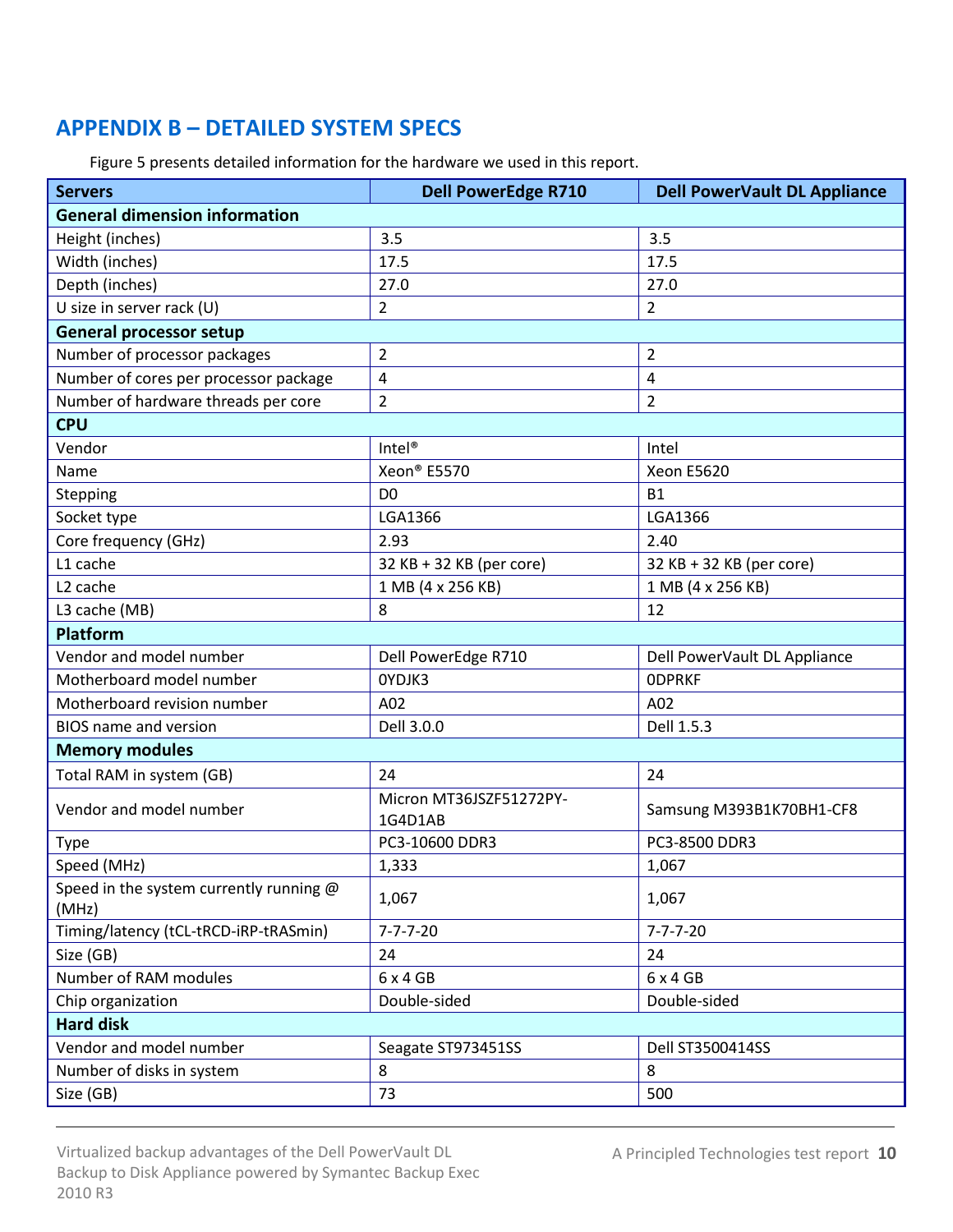| <b>Servers</b>          | <b>Dell PowerEdge R710</b><br><b>Dell PowerVault DL Appliance</b> |                                |
|-------------------------|-------------------------------------------------------------------|--------------------------------|
| Buffer size (MB)        | 16<br>8                                                           |                                |
| <b>RPM</b>              | 15,000                                                            | 7,200                          |
| Type                    | <b>SAS</b>                                                        | <b>SAS</b>                     |
| Controller              | Dell PERC 6/i Integrated RAID                                     | Dell PERC H700 Integrated RAID |
|                         | Controller                                                        | Controller                     |
| Driver version          | LSI 4.5.0.64 (02/06/2009)                                         | Dell 4.31.1.64 (08/09/2010     |
| <b>Operating system</b> |                                                                   |                                |
| Name                    | Windows Server 2008 R2 Enterprise                                 | Windows Server 2008 Standard   |
| <b>Build number</b>     | 7601                                                              | 7600                           |
| File system             | <b>NTFS</b>                                                       | <b>NTFS</b>                    |
| Language                | English                                                           | English                        |
| Network card/subsystem  |                                                                   |                                |
| Vendor and model number | Broadcom <sup>®</sup> BCM5709C NetXtreme <sup>®</sup><br>Ш        | Broadcom BCM5709C NetXtreme II |
| <b>Type</b>             | Integrated                                                        | Integrated                     |
| Driver version          | Broadcom 5.2.14.0 (12/17/2009)                                    | Broadcom 6.0.29.0 (9/2/2010)   |
| <b>Optical drive</b>    |                                                                   |                                |
| Vendor and model number | TEAC DV28SV DVD-ROM                                               | N/A                            |
| <b>USB ports</b>        |                                                                   |                                |
| Number                  | 4                                                                 | 4                              |
| <b>Type</b>             | 2.0                                                               | 2.0                            |

**Figure 5: Detailed system configuration information for the test hardware.**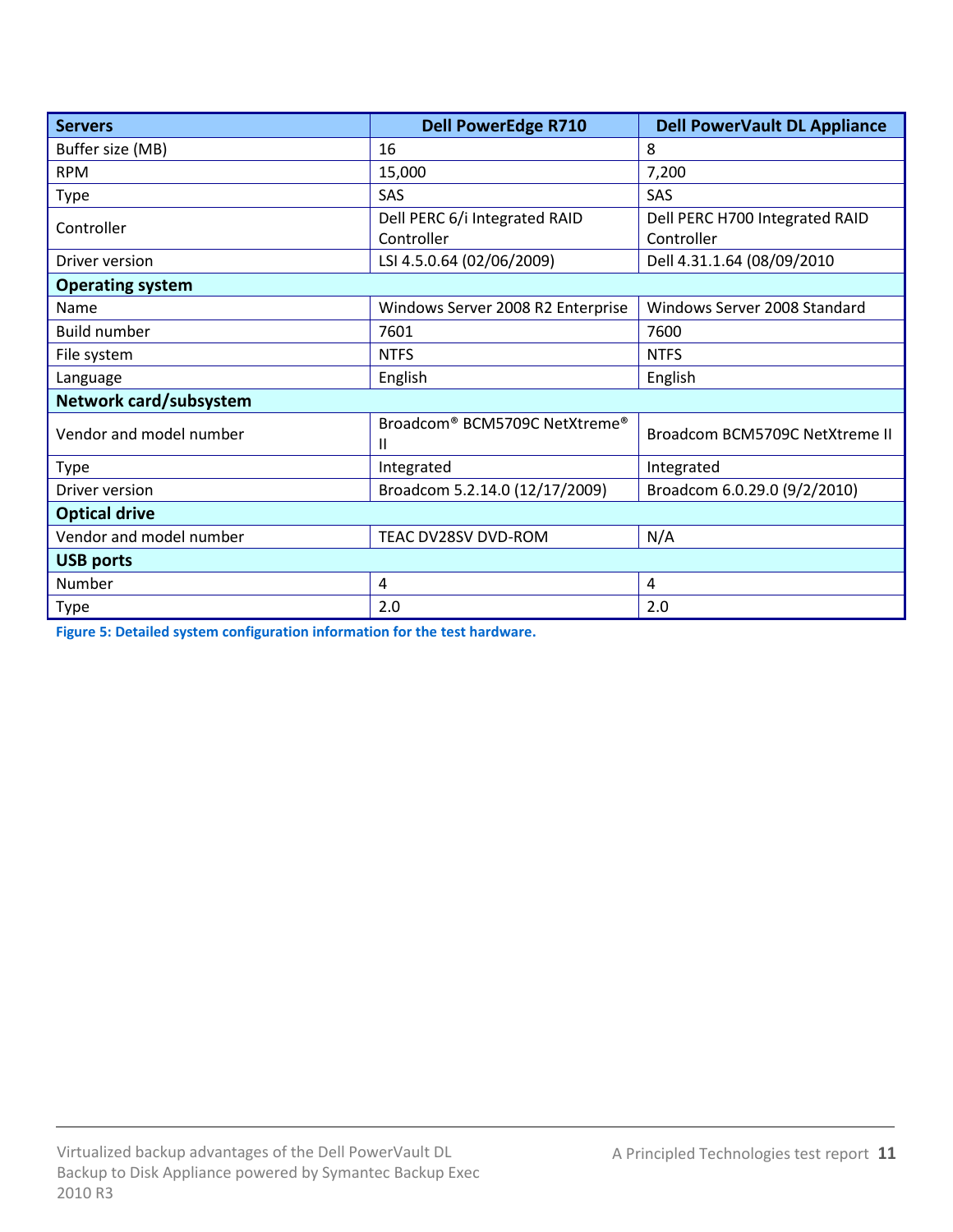# <span id="page-11-0"></span>**APPENDIX C – DETAILED TESTBED CONFIGURATION**

In this appendix, we present our testbed configuration.

## **Networking switch**

Dell PowerConnect™ 5448

## **Dell PowerVault DL Appliance powered by Symantec Backup Exec 2010 R3**

- Dell PowerVault DL Appliance with 2 x Intel Xeon Processor E5620s and 24GB RAM
- 4 x Broadcom BCM5709C Network Interface Cards
- One volume containing 2 x 500GB disks in RAID 1 configuration
- One volume containing 4 x 500GB disks in RAID 5 configuration

## **File server**

- Dell PowerEdge R710
- 2 x Intel Xeon processor E5570s
- 4 x Broadcom BCM5709C Network Interface Cards
- 8 x 15K SAS 2.5" drives; 1 x 2-disk RAID 1 and 1 x 6-disk RAID 5
- Windows Server 2008 R2
- File Server role enabled

## **Active Directory server**

- Dell PowerEdge 2650
- 2 x Intel Xeon processor 2.80 GHz
- 2 x Broadcom NetXtreme Gigabit Ethernet NICs
- One volume containing 2 x 36GB SCSI disks in a RAID 1 configuration

## **File server load-generating clients**

- One workstation-class machines
	- o Windows Vista® Ultimate
	- o AutoIT3 compiled workload driver

## **WAN emulator**

- Dell PowerEdge R610
	- o FreeBSD 8.5
	- o Compiled with ipfw and dummynet
	- o Use the following command line settings to restrict the bandwidth and add delay:

```
ipfw add 1000 pipe 1 ip from any to any
```
ipfw pipe 1 config delay 3ms bw 45813Kbit

Note: ipfw 3ms delay results in 15ms actual round-trip latency.

Figure 6 illustrates our Dell PowerVault DL Appliance WAN test bed.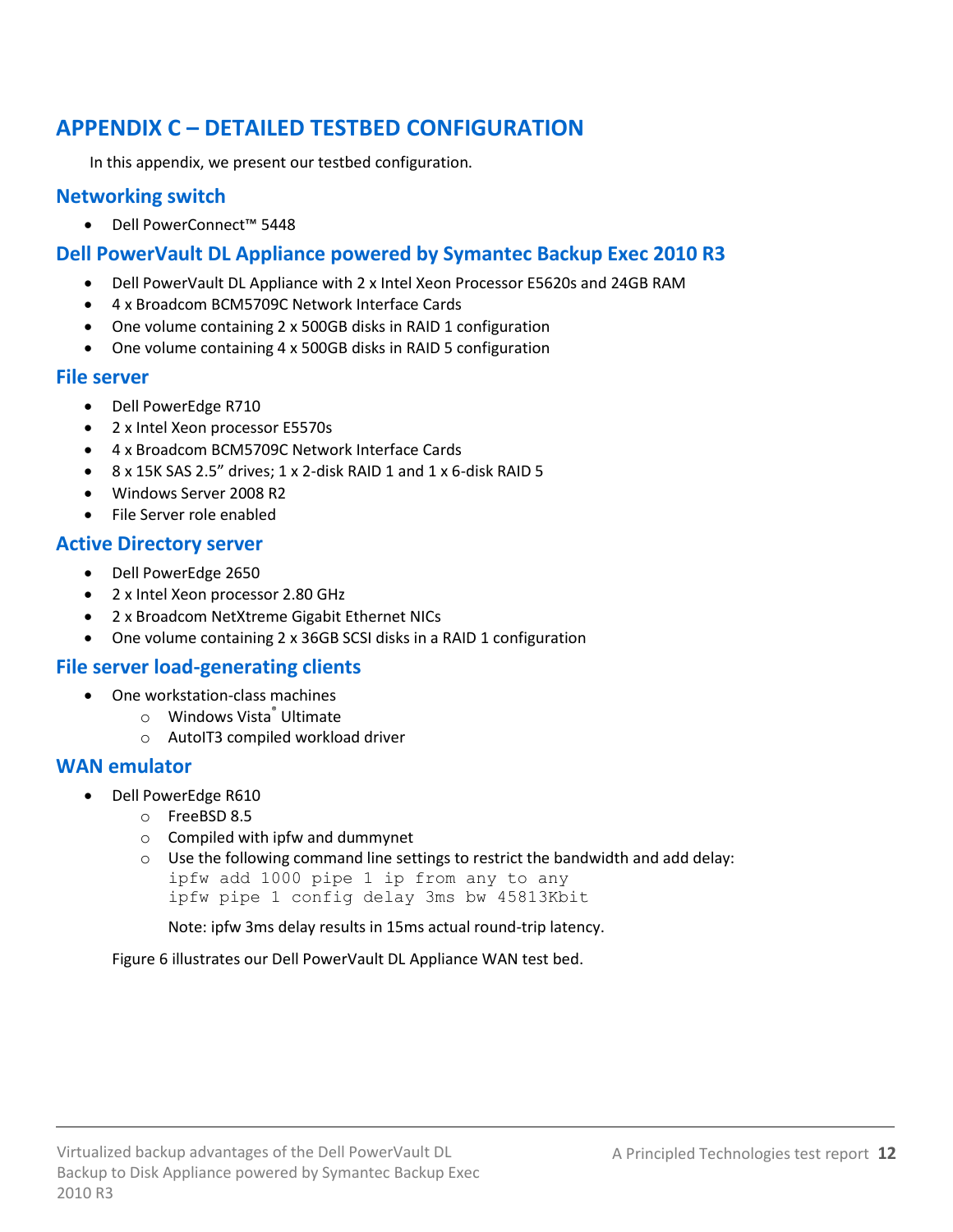

**Figure 6: Our Dell PowerVault DL Appliance WAN test bed.**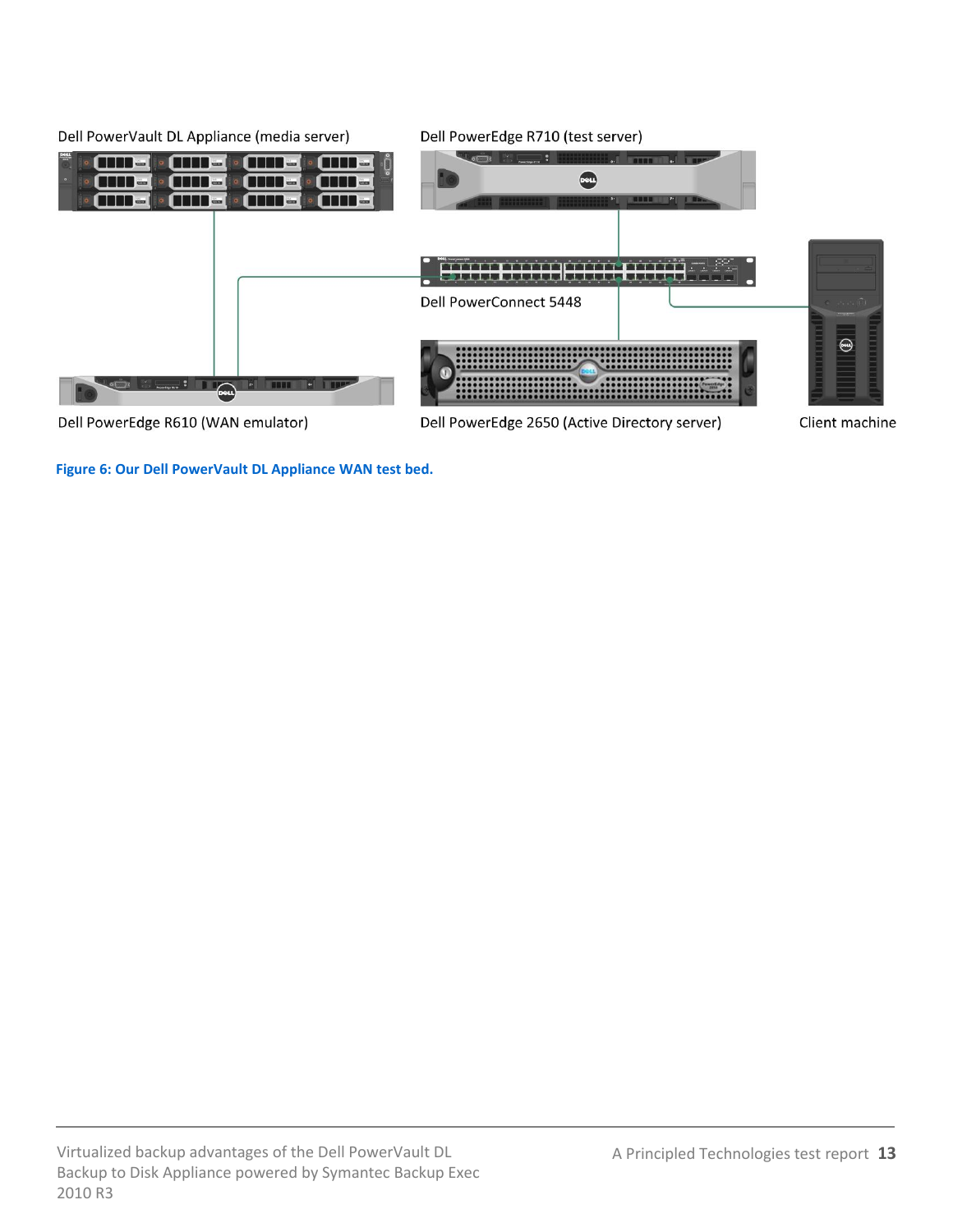# <span id="page-13-0"></span>**APPENDIX D – DETAILED TEST METHODOLOGY**

In this appendix, we present the detailed steps we used to set up each test scenario. We first present those steps common to each scenario, and then present those steps unique to each scenario. Note that we reconfigured the Dell PowerEdge R710 between each test scenario.

## **Setting up and configuring the Active Directory server**

We used a separate Active Directory server for our test bed.

#### **Setting up the operating system**

- 1. Boot the server, and insert the Windows Server 2003 R2 installation CD in the CD drive.
- 2. At the Welcome to Set up screen, press Enter to begin the installation.
- 3. At the Windows Licensing Agreement screen, press F8 to agree to the terms.
- 4. Press Enter to install in the default location.
- 5. Select Format the partition using the NTFS file system (Quick), and press Enter to continue.
- 6. At the Regional and Language Options screen, click Next.
- 7. Enter Name and Organization, and click Next. Note: Organization is an optional field, while username is required.
- 8. At the Your Product Key screen, enter your product key, and click Next.
- 9. At the Licensing Modes screen, click Next.
- 10. At the Computer Name and Administrator Password screen, type Password1 as the new password in both fields, and click Next.
- 11. At the Date and Time Settings screen, change the Date & Time and Time Zone if appropriate, and click Next.
- 12. After the system restarts automatically, follow the prompt to log into the server.
- 13. At the Windows Setup screen, the installer will prompt you to insert the second installation CD. Insert the appropriate CD, and click OK.
- 14. At the Windows Server 2003 R2 Setup Wizard Welcome screen, click Next.
- 15. At the Windows Server 2003 R2 Setup Wizard Summary screen, click Next.
- 16. When the installer prompts you, click Finish to end the installation.

#### **Promoting the active directory server using dcpromo**

- 1. Click Start, click Run, type cmd in the prompt, and press Enter.
- 2. Type dcpromo, and press Enter.
- 3. Click Next.
- 4. Click Next.
- 5. Click Next.
- 6. Select Create a new domain in a new forest, and click Next.
- 7. Type domainname.local as the FQDN (Fully Qualified Domain Name), where domainname is the name of your domain, and click Next.
- 8. Set the forest functional level to Windows Server 2003, and click Next.
- 9. Set the domain functional level to Windows Server 2003, and click Next.
- 10. Leave defaults on the Additional Domain Controller Options screen, and click Next.
- 11. If a warning window appears asking about dynamically assigned IP addresses, click Yes.
- 12. Click Yes to continue.
- 13. Leave defaults at the Location for Database, Log Files, and SYSVOL screen, and click Next.
- 14. At the Directory Services Restore Mode Administrator Password screen, type Password1
- 15. At the summary screen, click Next.
- 16. Click Finish.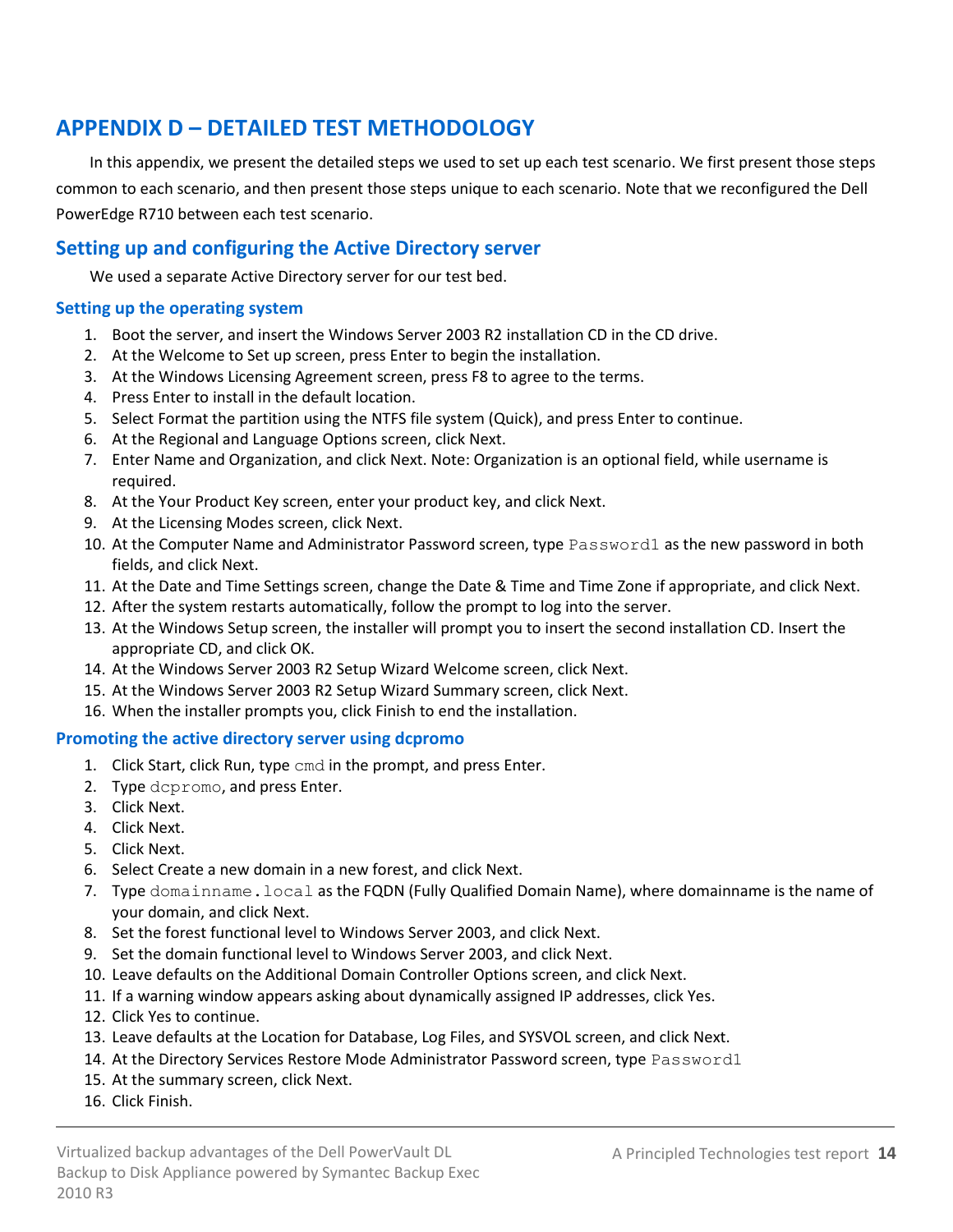### 17. Click Restart now.

## **Setting up and configuring the Hyper-V host server**

### **Installing the operating system**

- 1. Boot the Dell PowerEdge R710 server.
- 2. When prompted by the boot to enter the storage configuration, press Ctrl+R.
- 3. Highlight Controller 0 and press F2, and choose Clear Config.
- 4. Accept the warning of loss of data.
- 5. Highlight Controller 0 and press F2, and choose Create New VD.
- 6. Choose RAID 1, select the first two disks, leave other options at the default values, and press OK.
- 7. Accept the warning regarding initialization.
- 8. Highlight the Virtual Disk, and press F2, Initialization, Start Init.
- 9. Highlight Controller 0, press F2, and choose Create New VD.
- 10. Choose RAID 5, select the remaining six disks, leave other options at the default values, and press OK.
- 11. Accept the warning regarding initialization.
- 12. Highlight the new Virtual Disk and press F2, Initialization, Start Init.
- 13. After initialization completes, press Esc to reboot the machine.
- 14. Insert the installation DVD for Windows Server 2008 R2 Enterprise x64 into the DVD drive.
- 15. Choose the language, time and currency, and keyboard input. Click Next.
- 16. Click Install Now.
- 17. Choose Windows Server 2008 R2 Enterprise (Full Installation), and click Next.
- 18. Accept the license terms, and click Next.
- 19. Click Custom.
- 20. Click the disk, and click Drive options (advanced).
- 21. Click New, Apply, Format, and click Next.
- 22. Let the installation process continue. The server will reboot several times.
- 23. After the installation completes, click OK to set the Administrator password.
- 24. Enter the administrator password twice, and click OK.
- 25. Click Start, Control Panel, and double-click System.
- 26. Click Change Settings.
- 27. Click Change.
- 28. Enter the new computer name, and click OK.
- 29. Click OK to restart, click Close, and click Restart Now.

## **Installing Windows updates on the server**

- 1. Click Start, type update
- 2. Click View Advanced Options.
- 3. Click Never Check for Updates.
- 4. Click OK.
- 5. Click Check for Updates.
- 6. When the application prompts you to install an update for Windows Update, click Install Now.
- 7. Click View available updates to ensure you install the necessary updates.
- 8. Click Install.
- 9. Agree to the license terms, and click Finish.
- 10. When the application requests you do so, reboot the machine.
- 11. After reboot, check Windows Update again for further updates. Click Start, Windows Update.
- 12. Click Check for updates.
- 13. If Windows lists no important updates, close the updates window.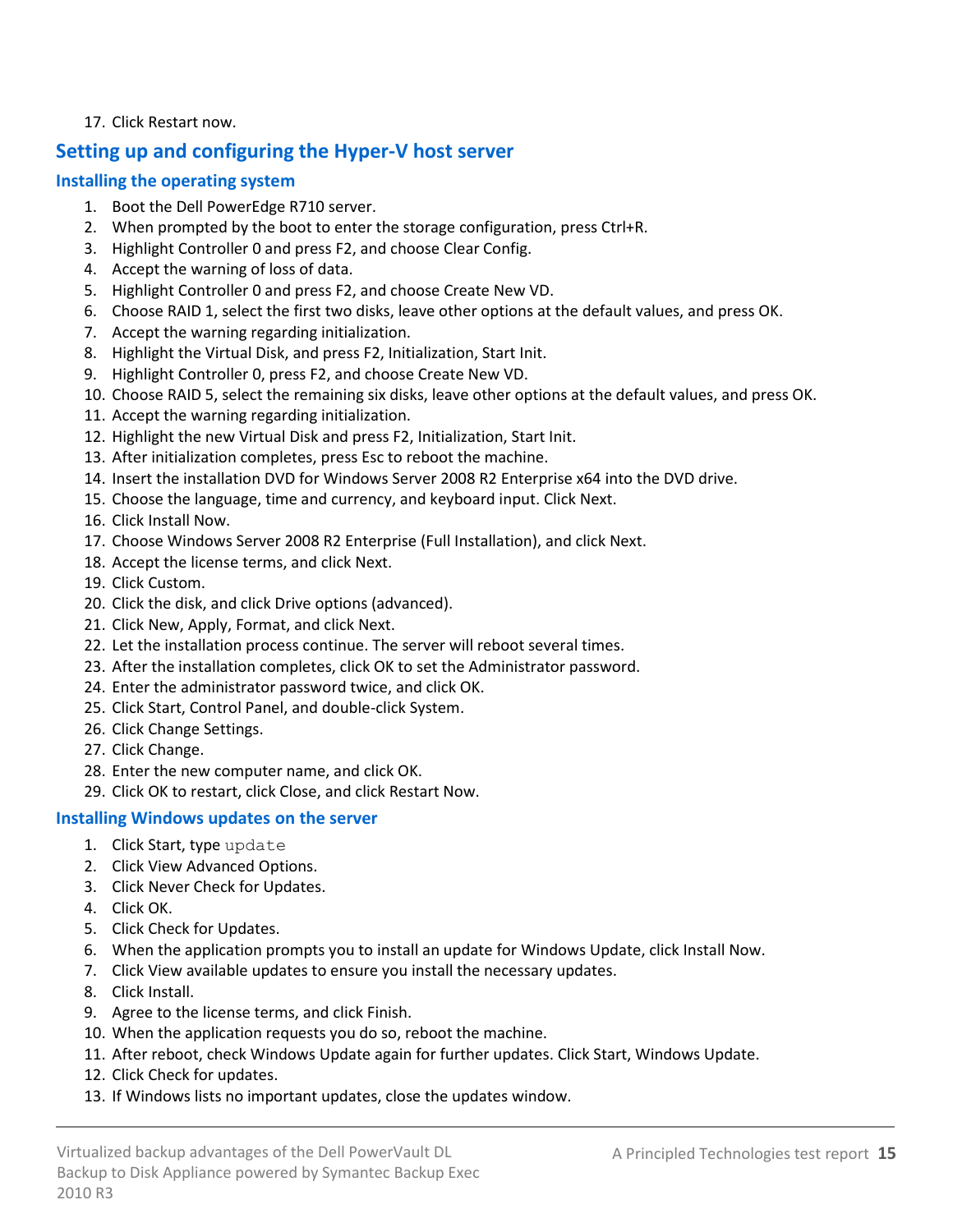### <span id="page-15-0"></span>**Joining the domain**

- 1. Click Start, right-click Network, and choose Properties.
- 2. Click Change adapter settings.
- 3. Right-click the relevant network adapter, and choose Properties.
- 4. Click Internet Protocol Version 4 (TCP/IPv4).
- 5. Click Properties.
- 6. Click Use the following IP address.
- 7. Enter a valid IP address, Subnet mask.
- 8. Click Use the following DNS server addresses.
- 9. Enter the IP address of the Active Directory Server.
- 10. Click OK.
- 11. Click Close.
- 12. Click Start, right-click Computer, and choose Properties.
- 13. Click change settings.
- 14. Click change.
- 15. Choose Domain, and enter the domain name.
- 16. Enter valid credentials, and click OK.
- 17. When prompted by Windows to restart, restart the machine.

#### <span id="page-15-1"></span>**Configuring additional drives in Disk Management**

- 1. Click Start, Administrative Tools, Computer Management.
- 2. Click Disk Management.
- 3. Right-click the uninitialized disks (if any), and choose Initialize Disk.
- 4. Choose MBR.
- 5. Right-click the volume meant for server data, and choose New Simple Volume. Click Next.
- 6. Accept the default volume size. Click Next.
- 7. Choose E: from the drop-down menu for the drive letter. Click Next.
- 8. Type data for the volume name. Click Next.
- 9. Choose NTFS, 64K allocation unit size, and check the Perform a quick format checkbox. Click Next.
- 10. Click Finish.

### **Enabling the Hyper-V role**

Allow around 10 minutes for enabling the Hyper-V role in Windows Server 2008 R2 SP1.

- 1. Click Start.
- 2. Expand Administrative Tools, and click Server Manager.
- 3. Right-click Roles, and select Add Roles.
- 4. On the Before You Begin page, click Next.
- 5. On the Select Server Roles page, select Hyper-V, and click Next.
- 6. On the Hyper-V page, click Next.
- 7. On the Create Virtual Networks page, select the appropriate Local Area Connection, and click Next. (In our Dell PowerEdge R710, we had four NICs in the system. We used the first as a NIC specifically assigned to the SCVMM VM, and one NIC per VM after the P2V process.)
- 8. On the Confirm Installation Selections page, click Install.
- 9. On the Installation results screen, click Close.
- 10. When Windows prompts you to reboot the server, click Yes. The server will reboot twice.
- 11. When you see the Installation Results page, click Close.

### **Creating a virtual machine**

Follow the steps below to create a VM on the server that will host the Lync Server 2010 components.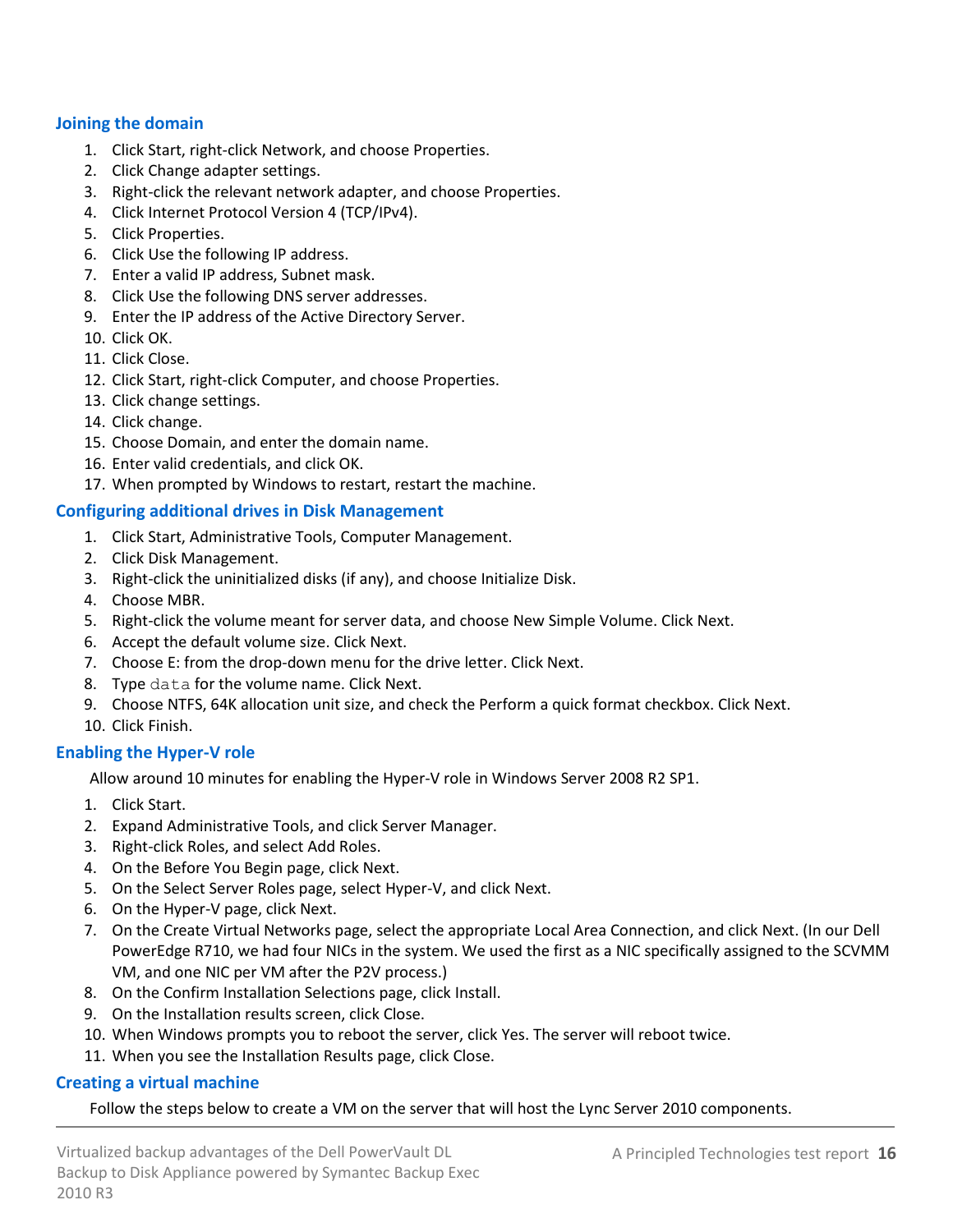- 1. Click Start.
- 2. Expand Administrative Tools, and click Hyper-V Manager.
- 3. From the Action menu, select New $\rightarrow$ Virtual Hard Disk.
- 4. Choose Fixed Size, assign 100GB for size, and place the VHD in the appropriate folder on the server.
- 5. From the Action menu, select New $\rightarrow$ Virtual Machine.
- 6. On the Before You Begin page, click Next.
- 7. On the Specify Name and Location page, enter the name for your new VM, and click Next.
- 8. On the Assign Memory page, enter 8,000 MB of RAM.
- 9. On the Configure Networking, choose the network assigned to internal traffic, and click Next.
- 10. Choose to add a virtual hard disk later.
- 11. On the Installation Options page, accept the default of Install an operating system later, and click Next.
- 12. On the Completing the New Virtual Machine Wizard page, click Finish.
- 13. Right-click the VM, and choose Settings.
- 14. Click Processors, and choose 2 virtual processors.
- 15. Click the virtual IDE controller 0.
- 16. Click Add, and click Hard Drive.
- 17. Browse to the VHD you created in Step 4, and choose that VHD for the guest OS VHD.
- 18. Click Apply.

## **Installing the guest operating system:**

Note that these steps are common to the database and file server scenarios.

- 1. Insert the installation DVD for Windows Server 2008 R2 into the physical DVD drive.
- 2. In Hyper-V Manager, right-click the VM, and choose Connect.
- 3. On the media menu, choose DVD Drive $\rightarrow$ Capture D:
- 4. On the Action menu, choose Start.
- 5. Double-click the VM to connect to the console.
- 6. During the boot of the VM, a Windows is loading files message appears, followed by a Windows booting loading bar.
- 7. At the Install Windows Server 2008 R2 screen, accept the defaults of English language, English time and currency format, and US keyboard or input method by clicking Next.
- 8. Click Install now.
- 9. At the Select the edition of Windows that you purchased screen, click the appropriate edition, and click Next.
- 10. At the Please read the license terms screen, check the I accept the license terms checkbox, and click Next.
- 11. At the Which type of installation do you want? screen, for Type of install, click Custom (Advanced).
- 12. In the Where do you want to install Windows? screen, click Drive options (Advanced).
- 13. Delete any existing partitions, recreate a partition, and format it. Highlight the partition, and click Next to start the installation.
- 14. When the system indicates that you must change the user's password before you log on for the first time, click OK.
- 15. Enter a strong password in both the New password and Confirm password fields, and click the arrow.
- 16. At the Your password has been changed prompt, click OK. Windows then prepares the desktop.
- 17. Set the time zone.
- 18. Set the IP address, subnet mask, and domain information as per the steps in the above section.
- 19. Install Windows updates if applicable, including Windows Server 2008 R2 SP1. (Download times will vary based on number and size of updates.)
- 20. Reboot the VM after any updates install.

### Note: Use these steps for installing the operating system for the mail server only.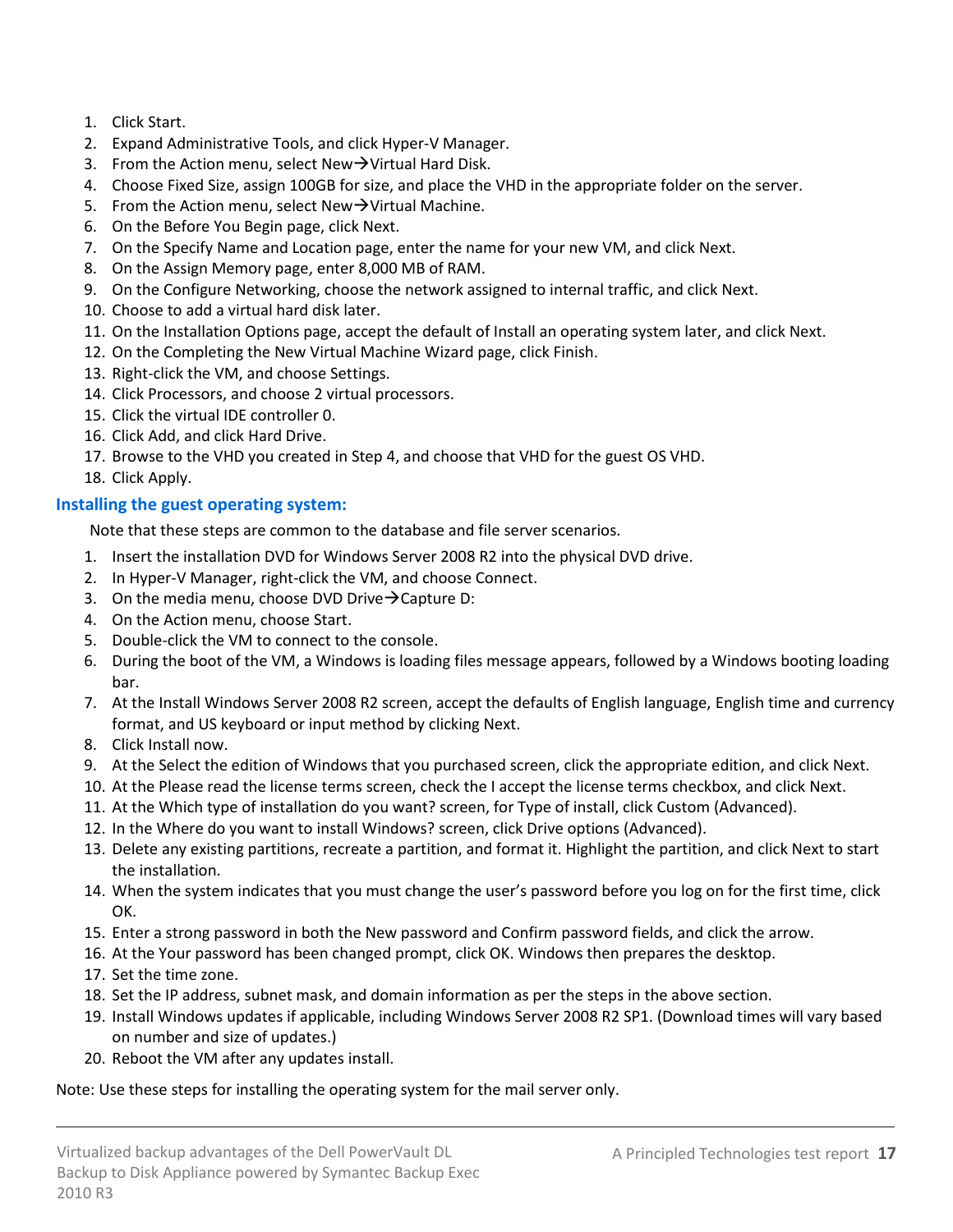- 1. Boot the Dell PowerEdge R710 server.
- 2. When prompted by the boot to enter the storage configuration, press Ctrl+R.
- 3. Highlight Controller 0 and press F2, and choose Clear Config.
- 4. Accept the warning of loss of data.
- 5. Highlight Controller 0 and press F2, and choose Create New VD.
- 6. Choose RAID 1, select the first two disks, leave other options at the default values, and press OK.
- 7. Accept the warning regarding initialization.
- 8. Highlight the Virtual Disk, and press F2, Initialization, Start Init.
- 9. Highlight Controller 0, press F2, and choose Create New VD.
- 10. Choose RAID 5, select the remaining six disks, leave other options at the default values, and press OK.
- 11. Accept the warning regarding initialization.
- 12. Highlight the new Virtual Disk and press F2, Initialization, Start Init.
- 13. After initialization completes, press Esc to reboot the machine.
- 14. Insert the installation DVD for Windows Server 2008 Enterprise x64 into the DVD drive.
- 15. Choose the language, time and currency, and keyboard input. Click Next.
- 16. Click Install Now.
- 17. Choose Windows Server 2008 Enterprise (Full Installation), and click Next.
- 18. Accept the license terms, and click Next.
- 19. Click Custom.
- 20. Click the disk, and click Drive options (advanced).
- 21. Click New, Apply, Format, and click Next.
- 22. Let the installation process continue. The server will reboot several times.
- 23. After the installation completes, click OK to set the Administrator password.
- 24. Enter the administrator password twice, and click OK.
- 25. Click Start, Control Panel, and double-click System.
- 26. Click Change Settings.
- 27. Click Change.
- 28. Enter the new computer name, and click OK.
- 29. Click OK to restart, click Close, and click Restart Now.

# **Setting up and configuring the Dell PowerVault DL Appliance powered by Symantec Backup Exec 2010 R3**

### **Setting up the operating system**

- 1. Power on the Dell PowerVault DL Appliance.
- 2. At the License agreement screen, accept license agreements, and click Next.
- 3. At the Set up Windows screen, click Start.
- 4. At the Password must be changed screen, click OK.
- 5. Enter password and confirm password, and click OK.
- 6. At the Welcome screen, click Next.
- 7. At the Locate Symantec licenses screen, click Next.
- 8. At the Storage connections screen, click Next.
- 9. Select the network interface you wish to configure, and click Next.
- 10. Enter network configuration information, and click Next.
- 11. Enter a new hostname. Join the domain if your configuration requires you to do so, and click Next.
- 12. At the SNMP settings screen, click Next.
- 13. At the Disk configuration policy screen, choose Automatic with confirmation (default), and click Next.
- 14. Under the deduplication scenario, choose Internal storage controller (default), and click Next.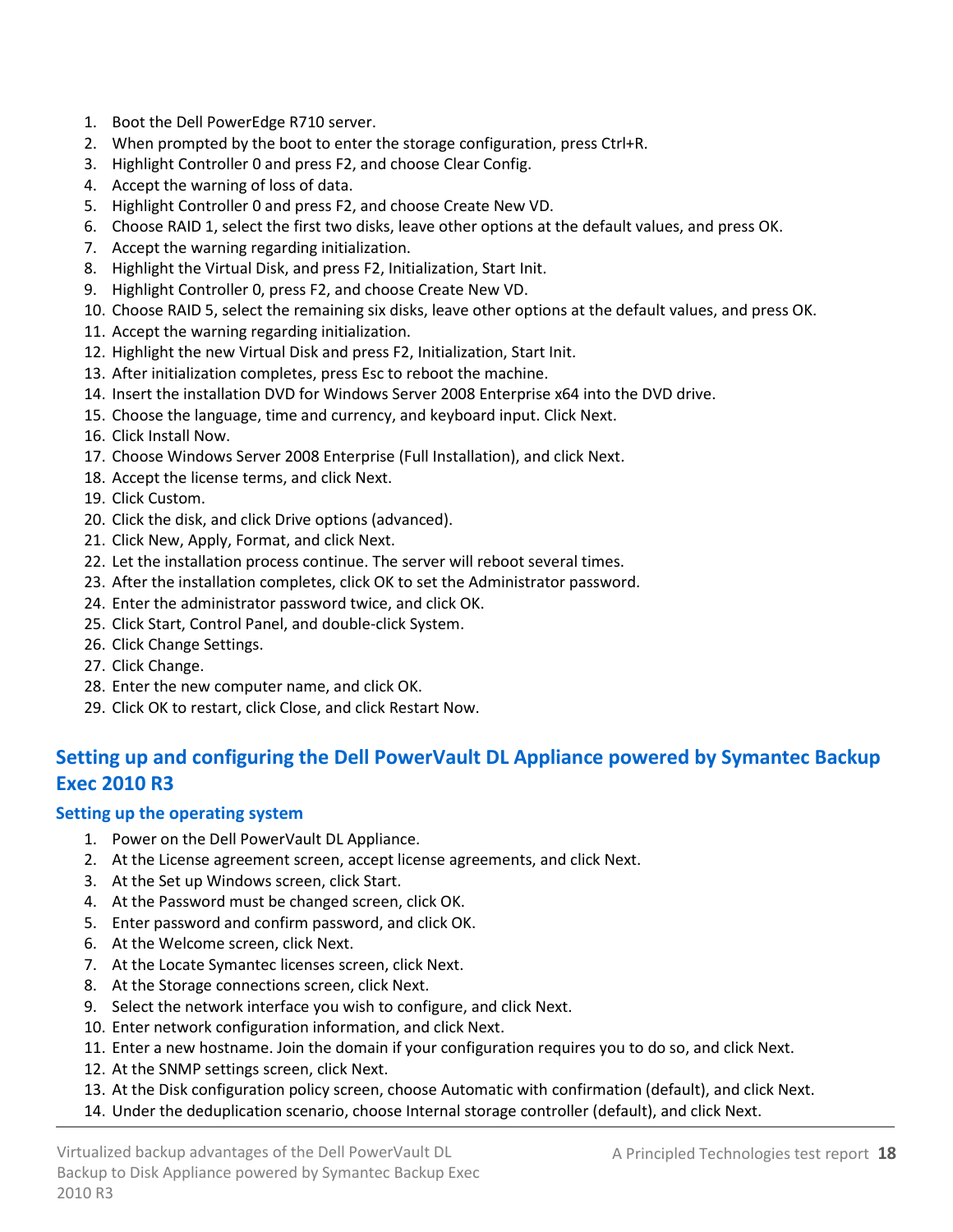- 15. Click Finish. After the configuration completes, click Reboot. The system will reboot.
- 16. After reboot, press Ctrl+Alt+Delete to login.
- 17. Click Switch User, and click Other User.
- 18. Log in as a domain user with administrative credentials.
- 19. Wait a few minutes for the Configuration Wizard to continue.
- 20. At the Symantec Backup Exec 2010 welcome screen, click Next.
- 21. Accept license agreements, and click Next.
- 22. At the license key screen, enter license keys, and click Next.
- 23. On the components screen, choose desired components, and click Next.
- 24. On the user credentials screen, enter the password, and click Next.
- 25. On account rights message, click OK.
- 26. On the summary screen, click Install.
- 27. After installation completes, click Finish.
- 28. After configuration of the appliance completes, click Exit. Do not shut down the appliance until automatic disk provisioning is complete. You can check the status of this operation on the Appliance Console.
- 29. On the PowerVault DL Backup To Disk Appliance Console, click Launch Symantec Backup Exec.
- 30. Click Yes when the application prompts you regarding the disk configuration changes.
- 31. On the Device Warning screen, click OK when the application informs you of the configuration of the deduplication folder.
- 32. Open Backup Exec 2010, click Tools, Backup Exec Services, and click Restart All Services.
- 33. Click OK upon completion of the services being restarted, and click Close.
- 34. Click Tools, Options, and click Device and Media.
- 35. Select the Deduplication Storage Folder 1 storage device as the default storage location, and click OK.
- 36. Open Backup Exec 2010, and click Tools, LiveUpdate to download the latest updates for the Backup Exec 2010.

### **Installing the Symantec Remote Agent on the host server and virtual machine**

- 1. Log into the Hyper-V host server.
- 2. Map a drive to the C:\ root share of the Dell PowerVault DL Appliance. Use command line text as follows: net use x: \\DLAppliancehostname\c\$
- 3. While in the context of the mapped drive, navigate to X:\Program Files\Symantec\Backup Exec\Agents\RAWXS64 using the following command line text: cd X:\Program Files\Symantec\Backup Exec\Agents\RAWSX64
- 4. Execute the setupaax64.cmd file to install the remote agent.
- 5. Repeat steps 2 to 4 on the virtual machine.

### **Setting up the Remote Agent Direct Access**

- 1. Open Symantec Backup Exec 2010.
- 2. Click the Devices tab.
- 3. Click the Configure devices assistant in the right-hand pane if the screen does not appear automatically.
- 4. Click Remote Agent with Direct Deduplication.
- 5. Provide the fully qualified server name of the server running the agent you wish to provide direct access to. (Note: You must enter in the name exactly as it appears in the backup selection screen when you create the new backup job.)
- 6. Click OK.
- 7. On the Restart Services message box, click Restart Now.

### <span id="page-18-0"></span>**Setting up the Backup to Disk folder (only when using the backup-to-disk scenario)**

### Configure the Dell PowerVault DL Appliance as above, choosing not to auto-provision storage and choosing not to

#### create deduplication folders.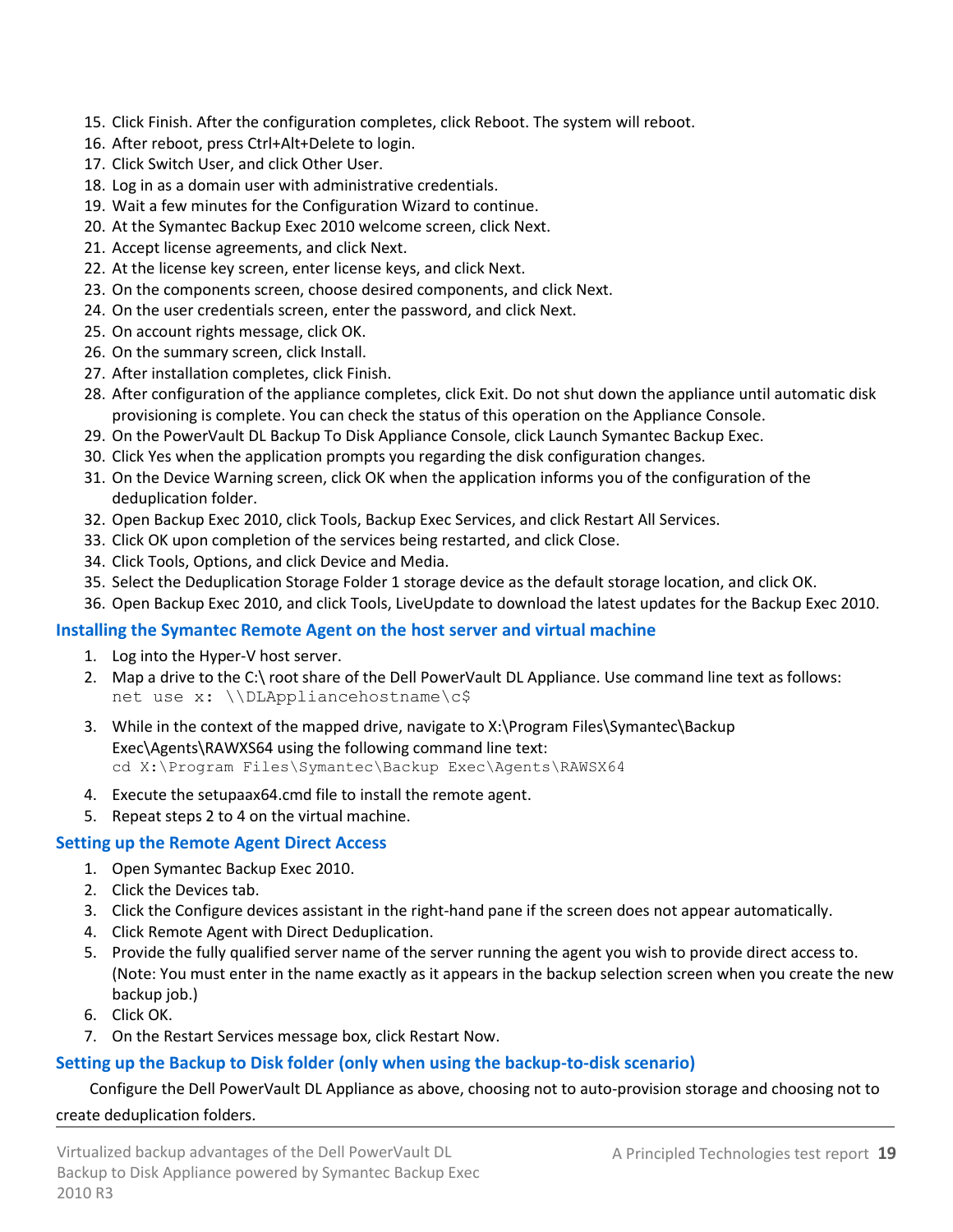- 1. Open Symantec Backup Exec 2010.
- 2. Click the Devices tab.
- 3. Click the Configure devices assistant.
- 4. Click Backup to Disk folder.
- 5. If the application asks about configuring additional storage devices, click Yes.
- 6. Click Next.
- 7. Name the backup to disk folder.
- 8. Provide the path to the folder, and click OK.
- 9. Click Next.
- 10. On the Maximum Size screen, choose No, and click Next.
- 11. Type 200 for the maximum size (GB) for the backup-to-disk file. This is adjustable.
- 12. Click Next.
- 13. Type 250 for the maximum number of backup sets per backup-to-disk file and click Next.
- 14. On the concurrent jobs screen, click Next.
- 15. On the low disk space threshold screen, enter the low space threshold for your environment, and click Next.
- 16. Click Next on the Backup-to-Disk folder Summary screen to finish the configuration.
- 17. Click Finish to close wizard.

## **Setting up the database server virtual machine**

The following steps in this section are specific to the database server scenario.

## **Installing SQL Server 2008**

- 1. Insert the DVD into the DVD drive.
- 2. Click Run SETUP.EXE on the AutoPlay menu.
- 3. If the application prompts you to install the .NET Framework, click OK.
- 4. Select the Accept radio button, and click Install.
- 5. When the installation finishes, click Exit.
- 6. If any warnings appear about compatibility, accept them as installing SP1 in the next section should solve them.
- 7. If the application prompts you, click OK to install a hotfix for Windows (KB942288).
- 8. Click Restart now to restart the server upon completion.
- 9. After rebooting, log into the server.
- 10. Click Start, and click Computer.
- 11. Double-click the CD/DVD drive.
- 12. Click Installation.
- 13. Click New SQL Server stand-alone installation.
- 14. On the Setup support rules screen, click OK.
- 15. Specify the Enterprise Evaluation free edition. Click Next.
- 16. Click the checkbox to accept the license terms. Click Next.
- 17. Click Install to install the setup support files.
- 18. You may see a Windows Firewall warning. For now, ignore this, and click Next.
- 19. On the Feature Selection screen, select Database Engine Services, Full-Text Search, Client Tools Connectivity, Client Tools Backward Compatibility, Management Tools –Basic, and Management Tools – Complete. Click Next.
- 20. On the Instance configuration screen, leave the default selection of default instance, and click Next.
- 21. On the Disk space requirements screen, click Next.
- 22. On the Server configuration screen, the domain credentials for the SQL Server Agent, and enter the domain credentials for the SQL Server Database Engine. Click Next.
- 23. On the Database Engine Configuration screen, select Mixed Mode.
- 24. Enter a password for the system administrator (sa) account.
- 25. Click Add Current user. This may take several seconds.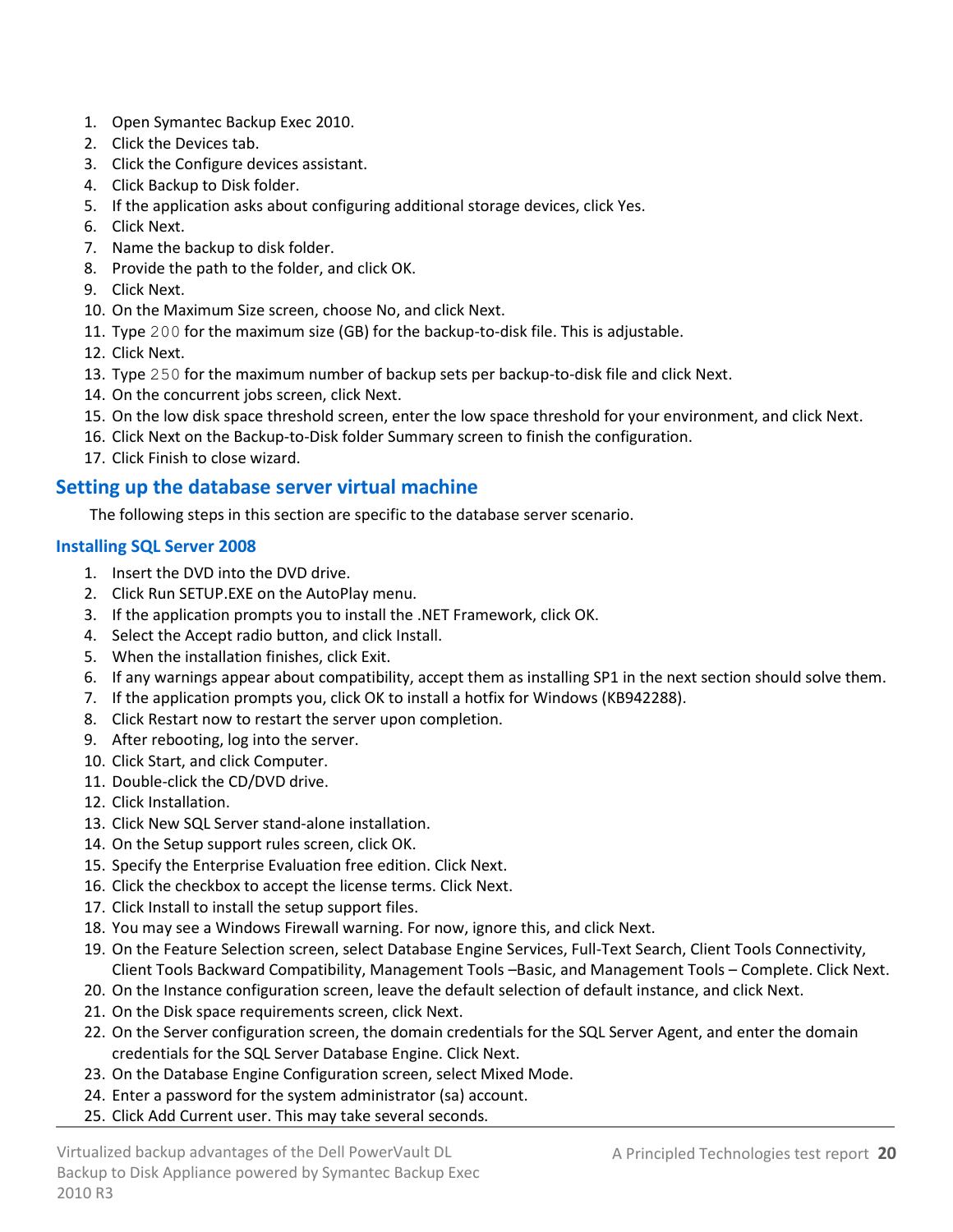- 26. Click Next.
- 27. On the Error and usage-reporting screen, click Next.
- 28. On the Installation rules screen, click Next.
- 29. On the Ready to Install screen, click Next.
- 30. After installation completes, click Start, All Programs, Microsoft SQL Server 2008, Configuration Tools, SQL Server Configuration Manager.
- 31. Expand the Network Configuration node, and select the relevant instance.
- 32. In the right pane, right-click TCP/IP, and choose Enable.
- 33. In the left pane, click SQL Server Services.
- 34. In the right pane, right-click the SQL Server service, and select Restart.
- 35. Create a SQL Server login for the ds2user (see the DVD Store setup section below for the specific script to use).
- 36. Place the DVD Store backup file you prepared in the default location for SQL Server: C:\Program Files\Microsoft SQL Server\MSSQL10.MSSQLSERVER\MSSQL\Backup.

## **Installing SQL Server 2008 SP1**

Service Pack 1 is available for download from

[http://www.microsoft.com/downloads/details.aspx?FamilyID=66ab3dbb-bf3e-4f46-9559-ccc6a4f9dc19&displaylang=en.](http://www.microsoft.com/downloads/details.aspx?FamilyID=66ab3dbb-bf3e-4f46-9559-ccc6a4f9dc19&displaylang=en)

- 1. Run SQLServer2008SP1-KB968369-x64-ENU.exe.
- 2. On the Welcome screen, click Next
- 3. On the License terms screen, accept the license terms, and click Next.
- 4. On the Features screen, select available features, and click Next.
- 5. On the Check files in use screen, click Next.
- 6. On the Update screen, click Next.
- 7. When the update completes, click Next, and click Close.

## **Setting up and configuring the load-generating client**

For the DVD Store scripts, we used a workstation client machine to simulate a number of users putting a load on the server. For our client, we installed the .NET 3.5 framework on the client, as the DVD Store test executable requires this. We created a performance counter log on the client machine to track the number of orders per minute (OPM) the database server returned. We followed this process for the installation:

- 1. Install Microsoft Windows Server 2003 R2 Enterprise x86 Edition Service Pack 2 on the client.
- 2. Assign a computer name of Client1 for the database client.
- 3. For the licensing mode, use the default setting of five concurrent connections.
- 4. Enter a password for the administrator log on.
- 5. Select Eastern Time Zone.
- 6. Use typical settings for the Network installation.
- 7. Type Workgroup for the workgroup.
- 8. Install Windows Updates, .NET 3.5 framework, and copy the DVD Store client executable onto the machine.

## **Setting up DVD Store**

## *Data generation overview*

We built the database schema using the scripts in the DS2 distribution package, though we made a few minor modifications. The DS2 stress tool provides options to generate 10MB, 1GB, or 100GB datasets. To get the tool to generate the 1 GB of user data we used in this test, we had to make a few straightforward changes to the source code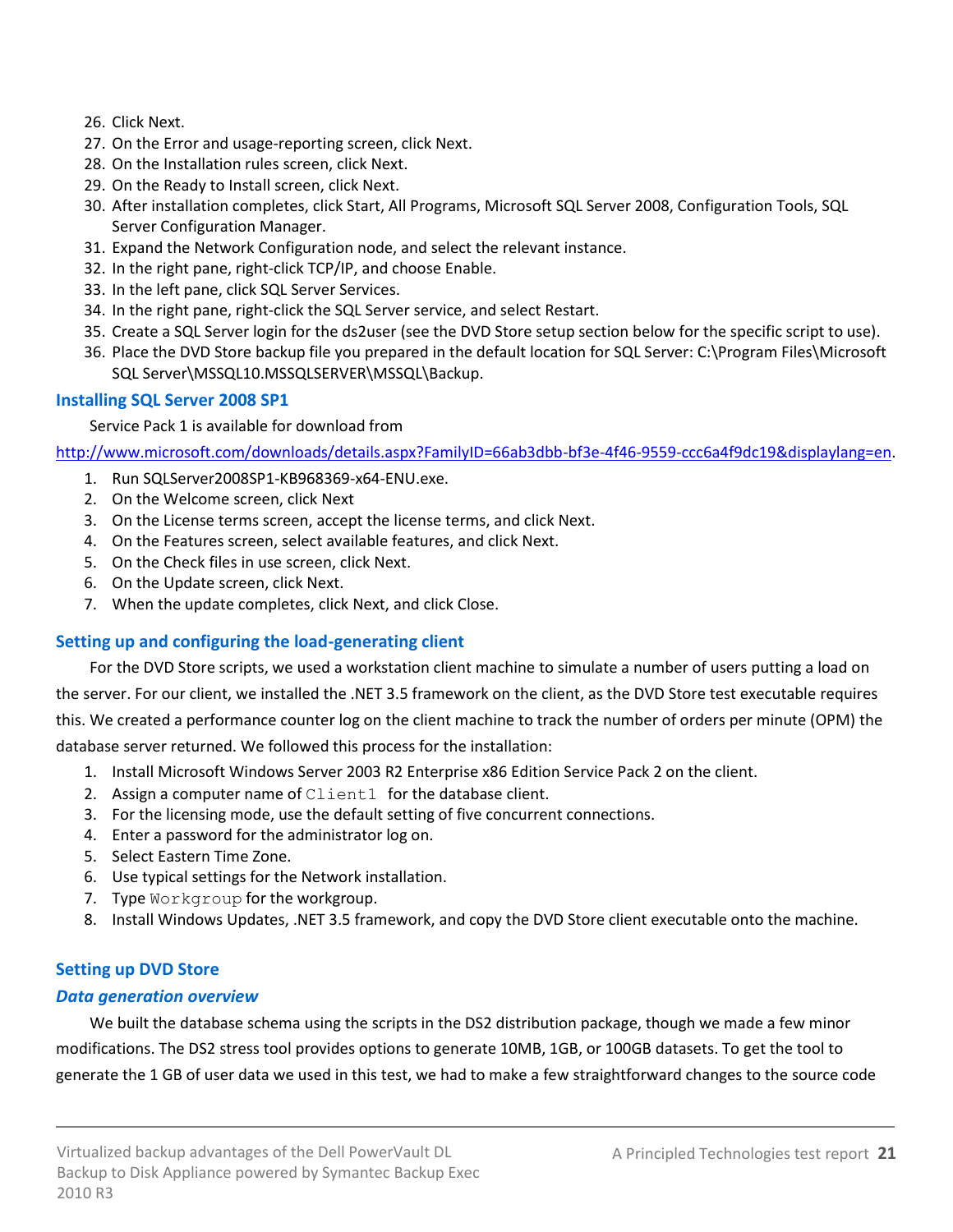and to the DVD Store application's scripts. Note: We created our test data on a Linux system to take advantage of the larger RAND MAX.

## *Editing the ds2\_create\_orders.c module*

The module ds2\_create\_orders.c defines constants that define the maximum values for the customer ID and the product ID. The constants for the 1GB database size did not exist. We added the constants for this size.

On the command line for the ds2\_create\_orders.c module, we specified the size. The available options were S (small), M (medium), and L (large). We added the case W for the 1GB database. In the switch statement that sets the values for the variables max\_cust\_id and max\_prod\_id, we added cases that assigned them the proper values for the 1GB database size.

We recompiled the ds2 create orders.c module on Linux, following the instructions in the header comments. We used the following command line:

gcc –o ds2\_create\_orders ds2\_create\_orders.c –lm

### *Editing the ds2\_create\_cust.c module*

We had to make the same changes to the ds2\_create\_cust.c module that we made to the ds2\_create\_orders.c module. On the command line for the ds2\_create\_cust.c module, we specified the size. The available options were S (small), M (medium), and L (large). We added the case W for the 1GB database. In the switch statement that sets the values for the variables max\_cust\_id and max\_prod\_id, we added cases that assigned them the proper values for the 1GB database size.

We recompiled the ds2\_create\_cust.c module on Linux, following the instructions in the header comments. We used the following command line:

## gcc –o ds2\_create\_cust ds2\_create\_cust.c –lm

### *Generating the data for the 1GB database*

We used shell scripts to run all four of the executables that generate the data. The distribution did not include shell scripts for the 1GB size. We wrote shell scripts based on the ds2\_create\_cust\_large.sh and ds2\_create\_orders\_large.sh scripts. The ds2\_create\_prod and ds2\_create\_inv executables did not ship with associated shell scripts, so we created shell scripts using the instructions in the readme files. We ran the shell scripts in the following order to generate the data for the 1GB database:

```
ds2 create orders 1gb.sh
ds2_create_inv_1gb.sh 
ds2_create_prod_1gb.sh 
ds2 create cust 1gb.sh
```
We waited until the processes finished before we moved onto the next step.

## *Creating the database*

We modified the database creation SQL Server scripts in the DVD Store distribution package to build the database schema, which includes the file structure, tables, indices, stored procedures, triggers, and so on. We built a master copy of the 1GB database. We used that master backup file to initiate our Symantec Backup Exec backup simulations. We stored the backup file on the C: drive of the database server for quick access. Subsequent backups via Symantec Backup Exec 2010 were stored on the Dell PowerVault DL Appliance.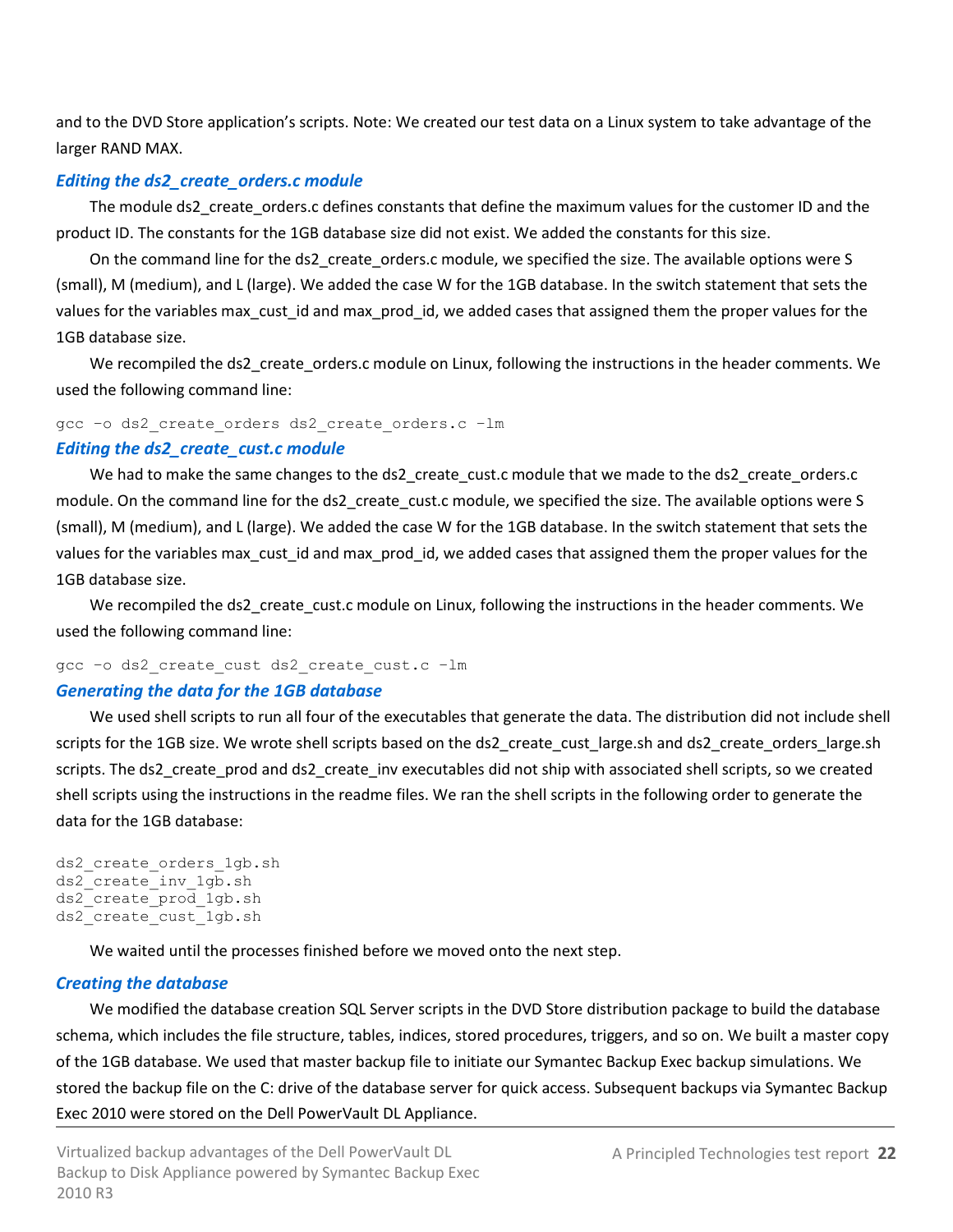We followed these steps to create the database:

- 1. We created the database and file structure using database creation scripts in the DS2 download. We made size modifications specific to our 1GB database and the appropriate changes to drive letters.
- 2. We created database tables, stored procedures, and objects.
- 3. We set the database recovery model to bulk-logged to prevent excess logging.
- 4. We loaded the data we generated into the database. For data loading, we used the import wizard in SQL Server Management Studio. Where necessary, we retained options from the original scripts, such as Enable Identity Insert.
- 5. We created indices, full-text catalogs, primary keys, and foreign keys using the database-creation scripts.
- 6. We updated statistics on each table according to database-creation scripts, which sample 18 percent of the table data.
- 7. On each SQL Server instance, we created a ds2user SQL Server login using the following Transact SQL (TSQL) script:

```
USE [master]
GO
CREATE LOGIN [ds2user] WITH PASSWORD=N'',
DEFAULT_DATABASE=[master],
DEFAULT LANGUAGE=[us english],
CHECK_EXPIRATION=OFF,
CHECK_POLICY=OFF
GO
```
8. We set the database recovery model back to full.

We made the following changes in the build scripts:

- Because we varied the size of the datasets, we sized the files in our scripts to reflect the database size and the number of files per filegroup. We allowed for approximately 40 percent free space in our database files to ensure that filegrowth activity did not occur during the testing.
- We followed Microsoft's recommendation of having 0.25 to 1 file per filegroup per logical processor. We used eight files per filegroup on the test server.
- We did not use the DBCC PINTABLE command for the CATEGORIES and PRODUCTS tables, both because Microsoft recommends against this practice and because the commands do nothing in SQL Server 2008.
- We added the FORCESEEK hint in the BROWSE\_BY\_ACTOR stored procedure because in initial testing we found that SQL Server 2008 was choosing an index scan instead of the preferred index seek, adding unnecessary overhead. We created a SQL Server login we called ds2user and mapped a database user to this login. We made this user a member of the db owner fixed database role.
- Using the DVD Store scripts as a reference, we created the full-text catalog and index on the PRODUCTS table manually in SQL Server Management Studio.

## *Editing the workload script - ds2xdriver.cs module*

To use the 1GB database we created earlier, we had to change the following constants:

- In the routine Controller(), we changed the string sizes. We added the W option for the 1GB database size. DS2 uses the sizes string to interpret the db\_size\_str option.
- In the class Controller, we changed the arrays MAX\_CUSTOMER and MAX\_PRODUCT. To each, we added values specifying the bounds for the customer and product IDs. The Controller() routine uses these arrays.
- We added a command line parameter for the database name: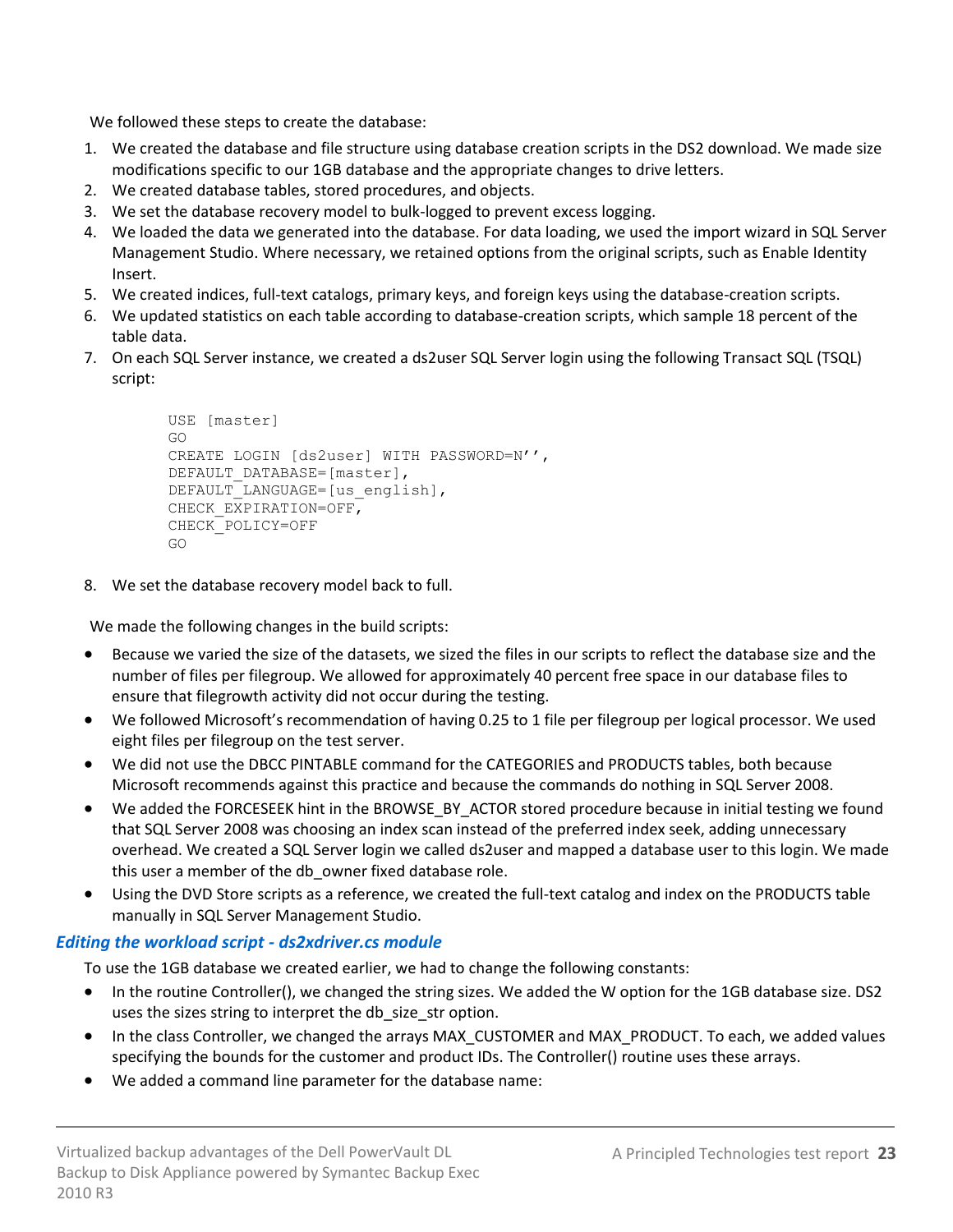#### —database\_name

## *Editing the workload script - ds2sqlserverfns.cs module*

We changed the connection string to increase the number of available connections, to not use the default administrator ("sa") account, and to include a parameter for the database name. We raised the available connections limit from the default of 100 to 200 to allow room for experimentation. We created a user account we called ds2User and used that account.

The ds2connect routine in the ds2sqlserverfns.cs module defines sConnectionString. We used the following string; the changes we made appear in bold:

```
string sConnectionString = "User ID=ds2User; Initial Catalog="+dbname+";Max Pool
Size=200; Connection Timeout=120; Data Source=" + Controller.target;
```
#### *Recompiling the ds2sqlserverdriver.exe executable*

We recompiled the ds2xdriver.cs and ds2sqlserverfns.cs module in Windows by following the instructions in the header comments. Because the DS2 instructions were for compiling from the command line, we used the following steps:

- 1. Open a command prompt.
- 2. Use the cd command to change to the directory containing our sources.
- 3. Run the batch file C:\Program Files\Microsoft Visual Studio 9.0\Common7\Tools\vsvars32.bat. This sets up the environment variables for us.

Execute the following command:

```
csc /out:ds2sqlserverdriver.exe ds2xdriver.cs ds2sqlserverfns.cs /d:USE_WIN32_TIMER 
/d:GEN_PERF_CTRS
```
#### *Performing the test*

To perform the test, we created a backup job in the Symantec Backup Exec 2010 console, then used a combination

of batch files, the psexec utility, and the bemcmd.exe utility to execute our workload and backup jobs from our client machine.

The testing procedure consisted of the following general steps:

- 1. In SQL Server Management Studio, restore the initial backup of the SQL Server DVD Store database.
- 2. Create a backup job in Symantec Backup 2010 console, choosing the deduplication storage folder as the destination, and also selecting the option to allow the remote agent to have direct access to the Dell PowerVault DL Appliance.
- 3. Run the backup job to initially backup the database to the media server.
- 4. Execute the DVD Store workload to simulate one business day of activity, using 5 threads, 0.1 think time, and run for 5 minutes.
- 5. Rerun the backup job in Symantec Backup Exec 2010.
- 6. Execute the DVD Store workload to simulate one business day of activity, using 5 threads, 0.1 think time, and run for 5 minutes.
- 7. Repeat steps 5 and 6 through the end of testing.
- 8. Export the job details results data.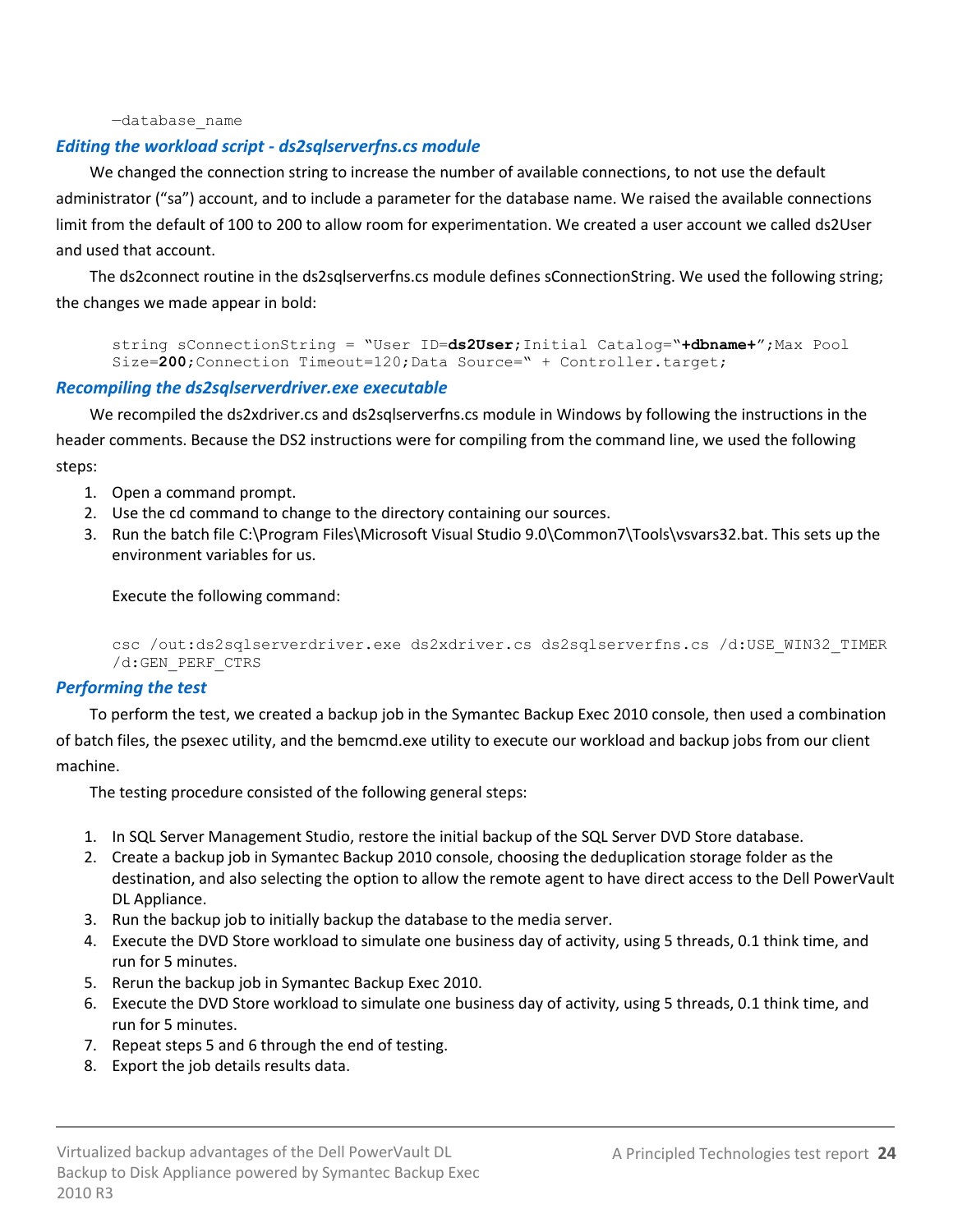For the backup to disk scenario, we performed similar tasks as above, but targeted the backup destination to the backup to disk device, as opposed to the deduplication storage folder device.

## **Setting up and configuring the Dell PowerVault DL Appliance powered by Symantec Backup Exec 2010 R3**

Note that configuring the backup job requires steps specific to the database server scenario, and that you must complete them after the [Setting up the Backup to Disk folder](#page-18-0) section.

## *Configuring the backup job*

- 1. Open Symantec Backup Exec 2010.
- 2. Click the Job Setup tab.
- 3. Click New Job under Backup Tasks in left pane.
- 4. Browse Domains $\rightarrow$ Active Directory Domains $\rightarrow$ Domainname $\rightarrow$ Servername $\rightarrow$ Microsoft Hyper-V, and select Virtual Machines.
- 5. Select the desired virtual machine.
- 6. Under Destination, click Device and Media.
- 7. When running a deduplication scenario, select Deduplication Storage Folder. When running a backup to disk scenario, select the Backup To Disk device.
- 8. When running a deduplication scenario, select Use Client-side deduplication. This enables source deduplication.
- 9. Under Settings, click General.
- 10. Uncheck the Verify after backup completes checkbox.
- 11. Under Settings, click Microsoft Hyper-V.
- 12. GRT should be checked and enabled by default. Verify before proceeding to next step.
- 13. Click Run Now.

## **Setting up the file server**

The following steps are specific to the file server scenario. Note that Enabling the file server role follows the Joining [the domain](#page-15-0) procedure.

### **Enabling the file server role**

- 1. Click the Server Manager icon.
- 2. Click Roles.
- 3. Click Add Roles.
- 4. Click Next.
- 5. Click File Services, and click Next.
- 6. At the Introduction to File Services screen, click Next.
- 7. At the Role Services screen, click Next.
- 8. At the Confirm Installation Selections screen, click Install.
- 9. After the installation completes, click Close.

## **Setting up and configuring the Dell PowerVault DL Appliance powered by Symantec Backup Exec 2010 R3**

Note that configuring the backup job requires steps specific to the file server scenario, and that you must complete them after th[e Setting up the Backup to Disk folder](#page-18-0) section.

## *Configuring the backup job*

- 1. Open Symantec Backup Exec 2010.
- 2. Click the Job Setup tab.
- 3. Click New Job under Backup Tasks in left pane.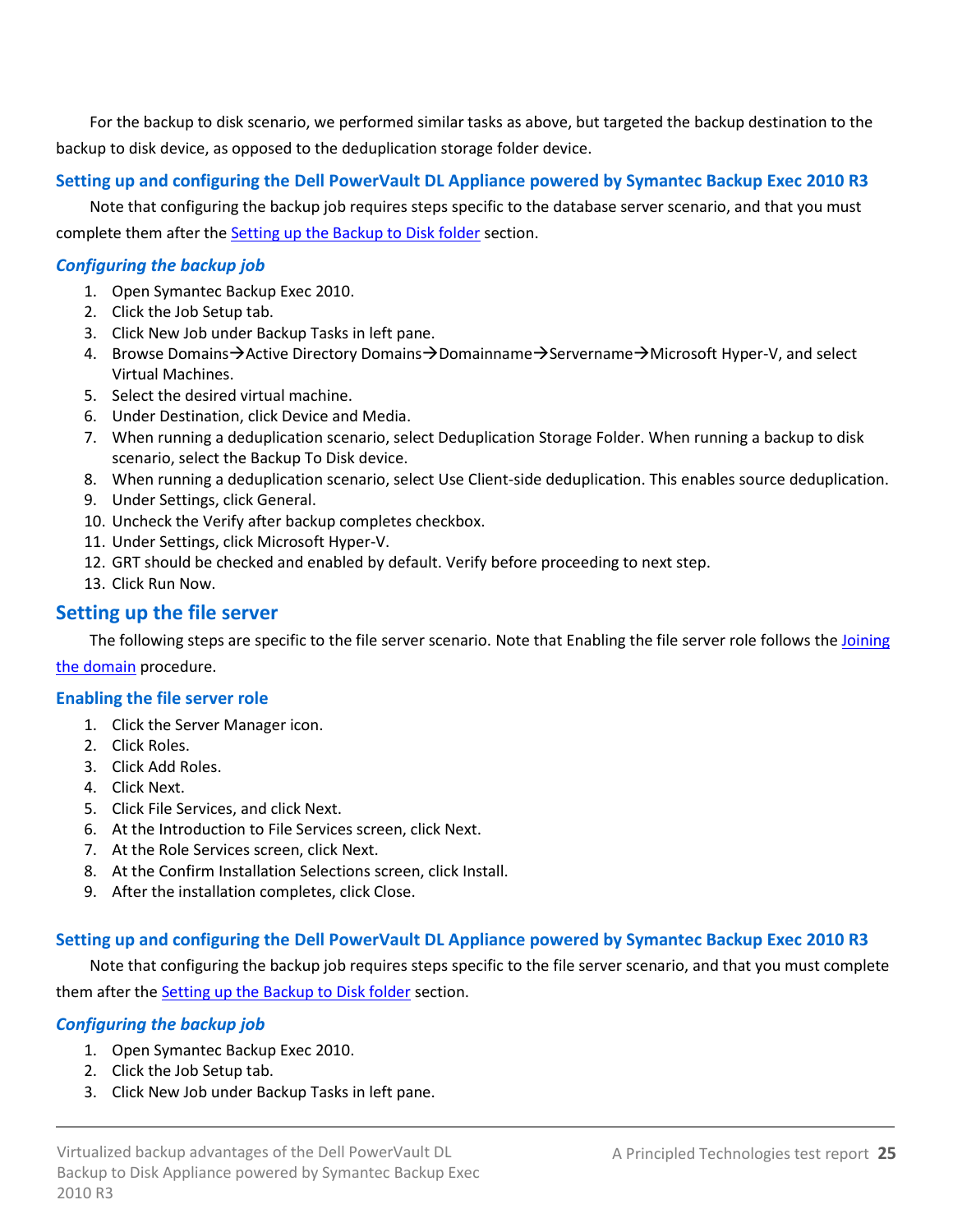- 4. Browse Domains $\rightarrow$ Active Directory Domains $\rightarrow$ Domainname $\rightarrow$ Servername $\rightarrow$ Microsoft Hyper-V, and select Virtual Machines.
- 5. Select the desired virtual machine.
- 6. Under Destination, click Device and Media.
- 7. When running a deduplication scenario, select Deduplication Storage Folder. When running a backup to disk scenario, select the Backup To Disk device.
- 8. When running a deduplication scenario, select Use Client-side deduplication. This enables source deduplication.
- 9. Under Settings, click General.
- 10. Uncheck the Verify after backup completes checkbox.
- 11. Under Settings, click Microsoft Hyper-V.
- 12. GRT should be checked and enabled by default. Verify before proceeding to next step.
- 13. Click Run Now.

### **Setting up and configuring the load-generating client**

For the file manipulation scripts, we used a workstation client machine to simulate a number of users putting a load on the server. For our client, we installed Microsoft Windows Vista Ultimate and Microsoft Office 2007 Professional, as the AutoIT test executable requires these components. We accepted all defaults as part of the Windows Vista and Microsoft Office installation process.

#### **Performing the test**

To perform the test, we created a backup job in the Symantec Backup Exec 2010 console, then used a combination

of batch files and the bemcmd.exe utility to execute our workload and backup jobs from our client machine.

The testing procedure consisted of the following general steps:

- 1. Copy the initial 12GB data set to our file server.
- 2. Create a backup job in Symantec Backup 2010 console, choosing the deduplication storage folder as the destination, and also selecting the option to allow the remote agent to have direct access to the Dell PowerVault DL Appliance.
- 3. Run the backup job to initially backup the file share to the media server.
- 4. Execute the custom AutoIT workload to simulate one business day of activity, modifying approximately 3 percent of Microsoft Office files, and copying, deleting, and moving other files.
- 5. Rerun the backup job in Symantec Backup Exec 2010.
- 6. Repeat steps 4 and 5 through the end of testing.
- 7. Export the job details results data.

For the backup to disk scenario, we performed similar tasks as above, but targeted the backup destination to the backup to disk device, as opposed to the deduplication storage folder device.

## **Setting up the mail server**

The following steps are specific to the mail server scenario. Note that the following three Exchange Server sections follow the [Configuring additional drives in Disk Management](#page-15-1) section.

### **Installing prerequisites for Microsoft Exchange Server 2007**

- 1. Click the Server Manager icon.
- 2. Click features, and click add features.
- 3. Select Windows Powershell.
- 4. Click Next.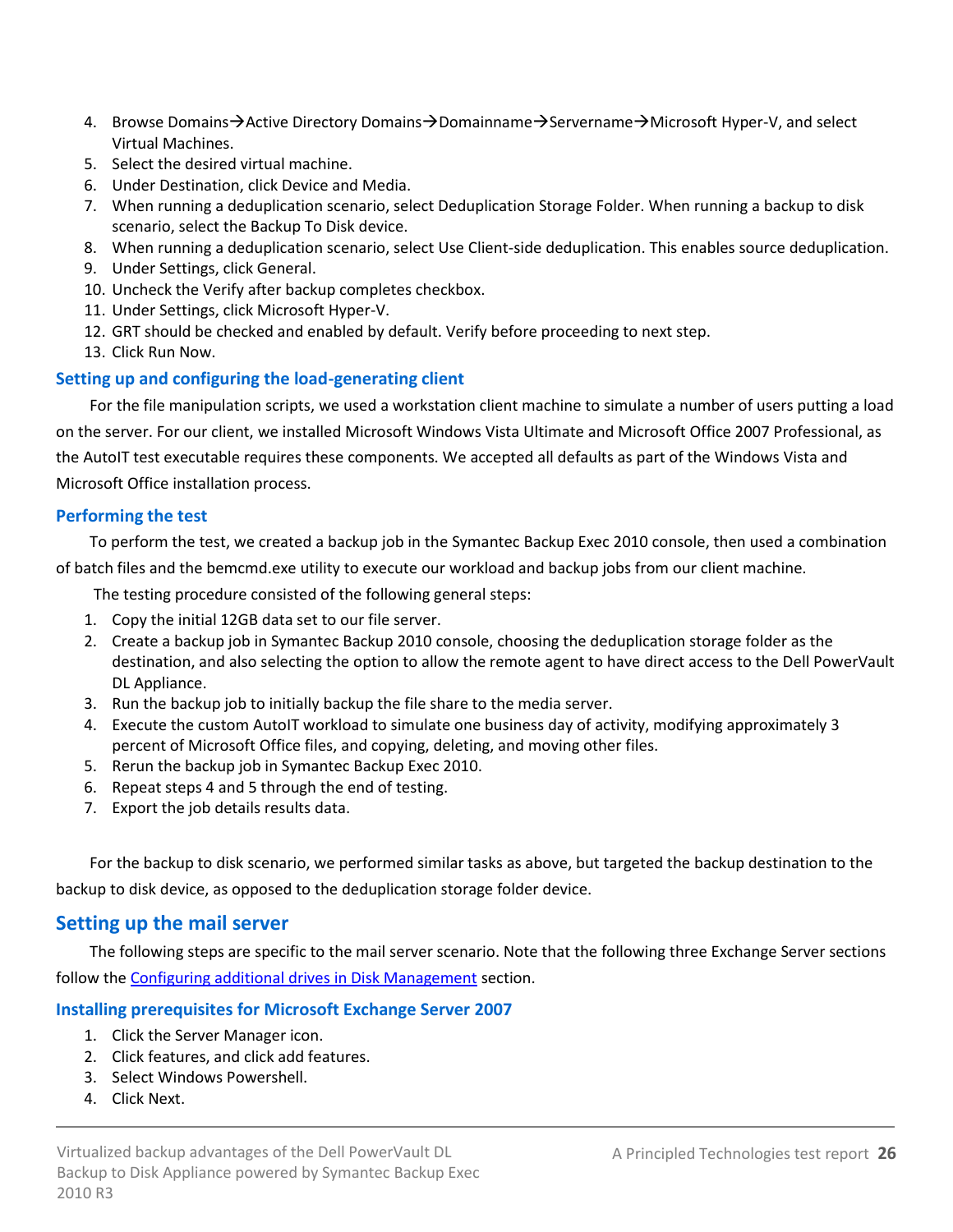- 5. Click Install.
- 6. After the installation of Windows Powershell completes, in Server Manager, click Roles, and click Add Roles.
- 7. Select Web Server (IIS).
- 8. At the Add required features screen, click Yes.
- 9. At the introduction to IIS screen, click Next.
- 10. Proceed through the IIS installation.
- 11. At a command prompt, type ServerManagerCmd -i RSAT-ADDS to install Active Directory Management tools.

## **Installing Microsoft Exchange Server 2007**

- 1. Insert the Microsoft Exchange Server 2007 CD.
- 2. In the pop-up AutoPlay window, click Run Setup.EXE.
- 3. The installer should consider Steps 1, 2, and 3 complete, and gray them out.
- 4. Click the link to Step 4: Install Microsoft Exchange Server 2007 SP2.
- 5. Click Next to go past the introduction screen.
- 6. Accept the license agreement, and click Next.
- 7. Select No for error reporting, and click Next.
- 8. Select Typical Exchange Server Installation, and click Next.
- 9. Leave the organization name at default (First Organization), and click Next.
- 10. At the question about client computers running Outlook 2003 and earlier, select No, and click Next.
- 11. If an error about the Active Directory domain is in mixed mode appears, raise the domain function level using the following steps on the Active Directory Server:
- 12. Click Start $\rightarrow$ All Programs $\rightarrow$ Administrative Tools $\rightarrow$ Active Directory Domains and Trusts.
- 13. Right-click domain.com, and choose Raise Domain Functional Level.
- 14. Choose Windows 2000 native in the drop-down menu, and click Raise.
- 15. At the warning popup window, click OK.
- 16. When the application raises the level successfully, click OK.
- 17. Close the Active Directory Domains and Trusts window.
- 18. At the Exchange 2007 setup window, click Retry on the Readiness Checks screen.
- 19. If a warning about a lack of SMTP appears after the check finishes, ignore it.
- 20. Click Install to start the installation process.
- 21. Once installation is complete, click Finish.
- 22. When the application prompts you to reboot, click OK.
- 23. Reboot the server.
- 24. Download and install the Microsoft Messaging API and Collaboration Data Objects 1.2.1 with all defaults on the Exchange 2007 server as this is required by Symantec Backup Exec 2010.

## **Configuring Microsoft Exchange Server 2007 and Active Directory for LoadGen**

- 1. On the Exchange mail server, select Start $\rightarrow$ All Programs $\rightarrow$ Microsoft Exchange Server 2007 $\rightarrow$ Exchange Management Console.
- 2. In the left pane, expand Organization Configuration, and select Hub Transport.
- 3. In the action pane on the far right, select New Send Connector.
- 4. Name the send connector SMTP, select the intended use as Internet, and click Next.
- 5. In the Address space window, click Add.
- 6. In the SMTP Address Space window, type \* as the address, ensure that the installer has checked Include all subdomains, and click OK.
- 7. Click Next.
- 8. Accept defaults for the next two pages by clicking Next.
- 9. At the New Connector page, click New to create the connector.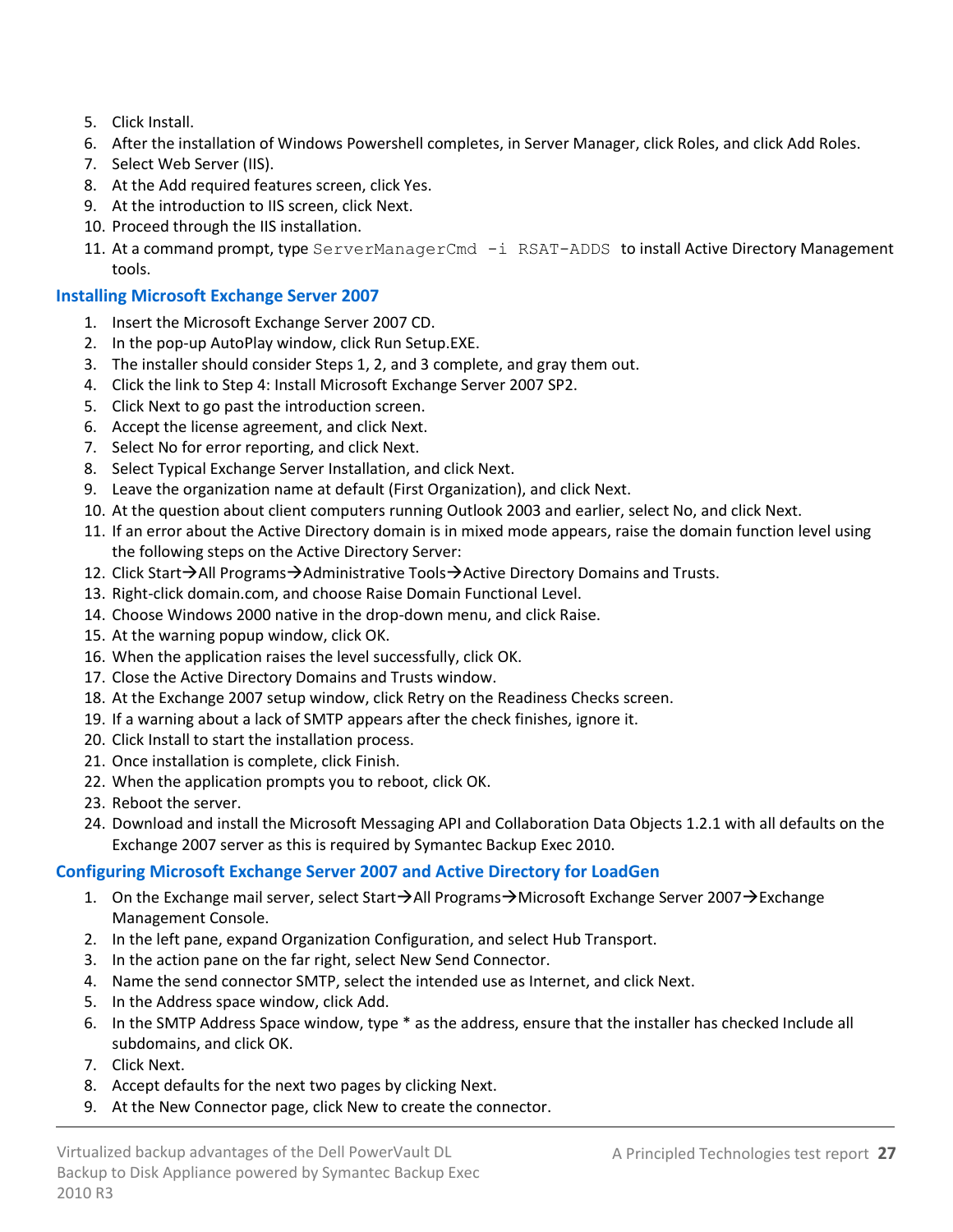- 10. Click Finish to close the New SMTP Send Connector wizard.
- 11. On the Active Directory server, select Start→All Programs→Administrative Tools→Active Directory Users and Computers.
- 12. In the Active Directory Users and Computers window, select the domain in the left pane, and open Users in the right pane.
- 13. Right-click a blank area in the Users folder, and select New $\rightarrow$ User.
- 14. In the New Object User window, complete the name fields as you wish (we used first name: test, last name: tester, logon name: tester), and select Next.
- 15. Enter a secure password (we used Password1), and check Password never expires.
- 16. In the pop-up information window, click Accept.
- 17. Select Finish to close the New Object User window.
- 18. Double-click the new user to bring up the Properties window.
- 19. Under the Member Of tab, click Add.
- 20. In the Enter the object names to select dialog box, type Domain Admins; Exchange Organization Administrators select Check Names to verify, and click OK.
- 21. Click OK to close the User Properties window and close the Active Directory Users and Computers window.
- 22. On the Exchange server, select Start $\rightarrow$ All Programs $\rightarrow$ Microsoft Exchange Server 2007 $\rightarrow$ Exchange Management Console.
- 23. In the left pane of the Exchange Management Console window, select Recipient Configuration; in the right pane, select New Mailbox.
- 24. In the New Mailbox window, select User Mailbox, and click Next.
- 25. In the User Type page, select Existing users, and click Add.
- 26. Select the new account you created earlier, and click OK to add it to selection box.
- 27. Click Next.
- 28. In the Mailbox Settings page, leave the Alias textbox with default settings, and select Browse in the Mailbox database selection spot.
- 29. In the Select Mailbox database window, select Mailbox Database, and click OK.
- 30. Click through the next screens to create the new mailbox, and close when you have done so.
- 31. In the left windowpane, expand Server Configuration and Mailbox so the First Storage Group is visible.
- 32. Right-click First Storage Group, and select Properties.
- 33. Check the Enable circular logging box (only used for initialization of database).
- 34. Click OK.
- 35. Right-click Mailbox Database, and select Move Database Path...
- 36. Click Browse, change the data files path location to D:\exchdata, and click Move.
- 37. When the pop-up message appears asking if you want to perform this task, click Yes.
- 38. Click Finish.
- 39. Right-click Mailbox Database under First Storage Group, and select Properties.
- 40. Check the box beside This database can be overwritten by a restore.
- 41. Click Customize next to Maintenance interval.
- 42. Remove all blue from the boxes so the system will not perform maintenance, and click OK.
- 43. At the Mailbox Store Properties window, click Apply.
- 44. If a warning message appears, click Yes.
- 45. Click OK to close the Mailbox Store Properties window.

Note that the following section follows the [Setting up the Backup-to-Disk folder](#page-18-0) section.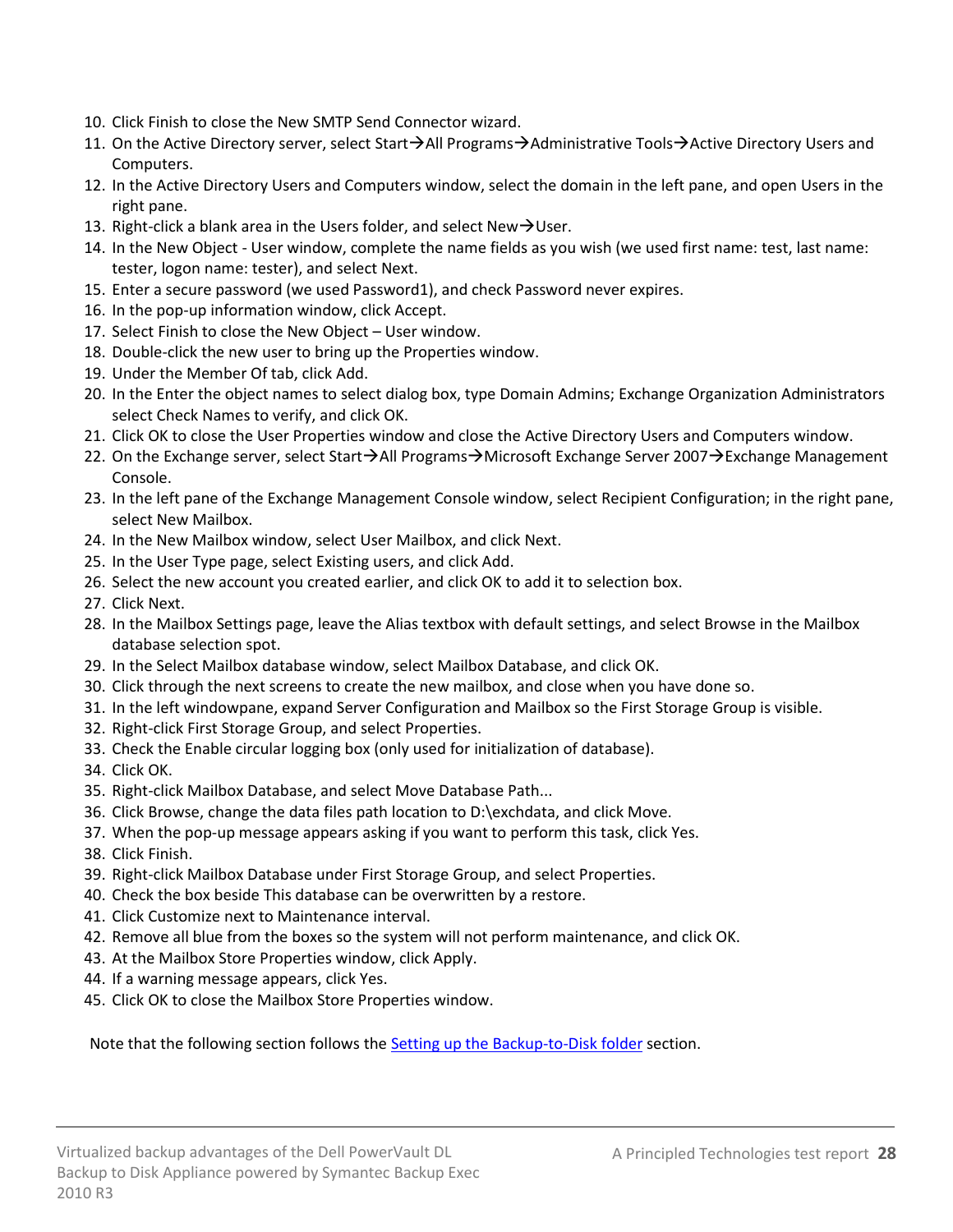## **Installing additional Exchange Server2007 components on the media server**

To back up Exchange Server 2007 from Symantec Backup Exec 2010 R3, you must install the Exchange Management Console on the media server.

- 1. Extract the Exchange 2007 installation media and double-click setup.exe after extraction.
- 2. Click Step 5: Install Microsoft Exchange Server 2007 SP2.
- 3. To proceed past the introduction screen, click Next.
- 4. Accept the license agreements, and click Next.
- 5. Select No for error reporting, and click Next.
- 6. Select Custom Exchange server installation, and click Next.
- 7. Select Management Tools, and click Next.
- 8. Proceed through the installation.
- 9. Click Start $\rightarrow$ Run, type regedit and click OK.
- 10. Navigate to HKLM\SOFTWARE\Symantec\Backup Exec for Windows\Backup Exec\Engine\Echange
- 11. Right-click right pane, select NEW  $\rightarrow$  String Value and name it OnHostTemp
- 12. Double-click OnHostTemp, type  $c:\text{temp}$  for new value and click OK.
- 13. In Symantec Backup Exec console select Tools > Backup Exec Services... and click Restart All Services.

## **Setting up and configuring the Dell PowerVault DL Appliance powered by Symantec Backup Exec 2010 R3**

Note that configuring the backup job requires steps specific to the email server scenario, and that you must

complete them after the [Setting up the Backup to Disk folder](#page-18-0) section.

## *Configuring the backup job*

- 1. Open Symantec Backup Exec 2010.
- 2. Click the Job Setup tab.
- 3. Click New Job under Backup Tasks in left pane.
- 4. Browse Domains $\rightarrow$ Active Directory Domains $\rightarrow$ Domainname $\rightarrow$ Servername $\rightarrow$ Microsoft Hyper-V, and select Virtual Machines.
- 5. Select the desired virtual machine.
- 6. Under Destination, click Device and Media.
- 7. When running a deduplication scenario, select Deduplication Storage Folder. When running a backup to disk scenario, select the Backup To Disk device.
- 8. When running a deduplication scenario, select Use Client-side deduplication. This enables source deduplication.
- 9. Under Settings, click General.
- 10. Uncheck the Verify after backup completes checkbox.
- 11. Under Settings, click Microsoft Hyper-V.
- 12. GRT should be checked and enabled by default. Verify before proceeding to next step.
- 13. Click Run Now.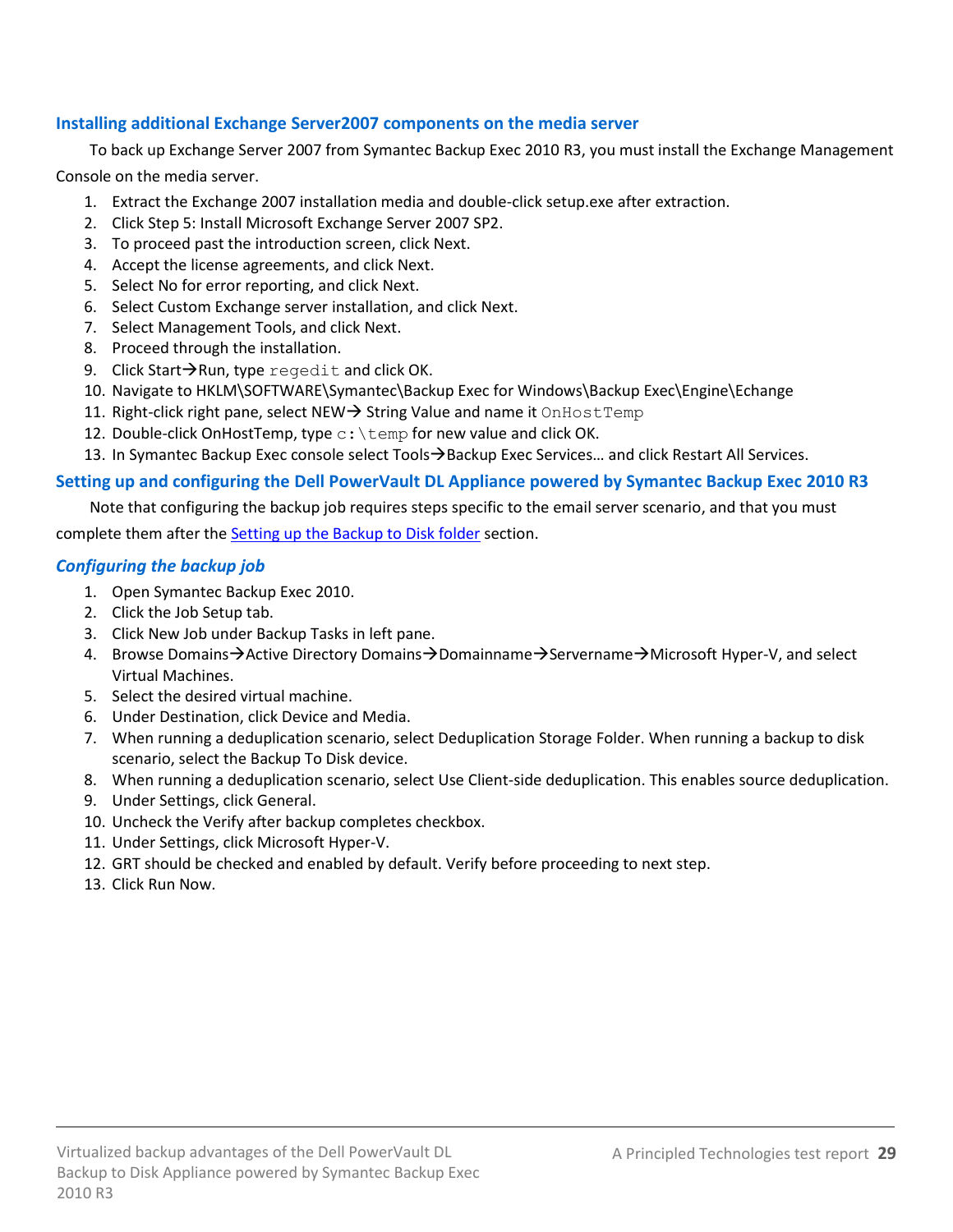# <span id="page-29-0"></span>**APPENDIX E – DETAILED TEST RESULTS**

Figures 7 through 12 present detailed results of our tests using source deduplication and our test using a backup-todisk folder with no source deduplication.

| Dell PowerVault DL Appliance powered by Symantec Backup Exec 2010 R3 with source deduplication |                        |                      |                               |                                  |
|------------------------------------------------------------------------------------------------|------------------------|----------------------|-------------------------------|----------------------------------|
| <b>Backup number</b>                                                                           | Job time<br>(HH:MM:SS) | Job rate<br>(MB/min) | <b>Deduplication</b><br>ratio | <b>Total backup size</b><br>(GB) |
| 1                                                                                              | 4:51:06                | 221                  | 4.8:1                         | 58.46                            |
| 2                                                                                              | 3:12:05                | 336                  | 545.1:1                       | 58.63                            |
| 3                                                                                              | 3:14:16                | 335                  | 179.8:1                       | 59.03                            |
| 4                                                                                              | 3:14:47                | 334                  | 414.6:1                       | 59.12                            |
| 5                                                                                              | 3:13:19                | 337                  | 410.1:1                       | 59.19                            |
| 6                                                                                              | 3:14:51                | 335                  | 405.5:1                       | 59.26                            |
|                                                                                                | 3:14:33                | 336                  | 373.2:1                       | 59.34                            |

**Figure 7: Virtualized database server data backup metrics when using source deduplication.**

| Dell PowerVault DL Appliance powered by Symantec Backup Exec 2010 R3 without source deduplication |     |       |  |
|---------------------------------------------------------------------------------------------------|-----|-------|--|
| <b>Total backup size</b><br>Job time<br>Job rate<br>(GB)<br>(MB/min)<br>(HH:MM:SS)                |     |       |  |
| 6:41:05                                                                                           | 150 | 58.46 |  |

**Figure 8: Virtualized database server data backup metrics when using no source deduplication.**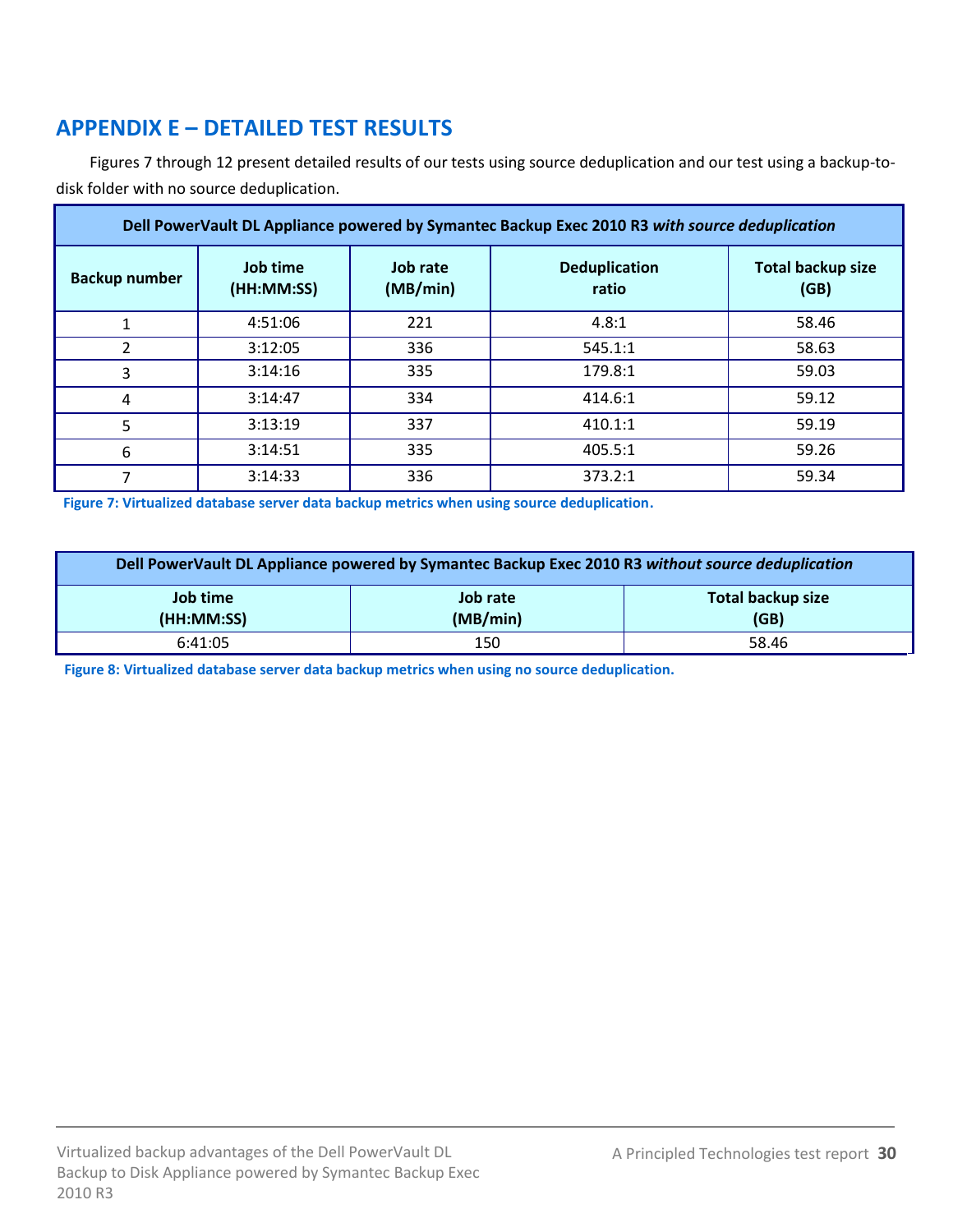| Dell PowerVault DL Appliance powered by Symantec Backup Exec 2010 R3 with source deduplication |                        |                      |                               |                                  |
|------------------------------------------------------------------------------------------------|------------------------|----------------------|-------------------------------|----------------------------------|
| <b>Backup</b><br>number                                                                        | Job time<br>(HH:MM:SS) | Job rate<br>(MB/min) | <b>Deduplication</b><br>ratio | <b>Total backup size</b><br>(GB) |
|                                                                                                | 6:15:22                | 148                  | 4.6:1                         | 53.93                            |
|                                                                                                | 3:01:33                | 342                  | 24.4:1                        | 53.93                            |
|                                                                                                | 3:06:01                | 321                  | 42.4:1                        | 53.93                            |
| 4                                                                                              | 3:13:49                | 310                  | 26.1:1                        | 53.93                            |
|                                                                                                | 3:11:02                | 318                  | 36.8:1                        | 53.93                            |
| 6                                                                                              | 3:11:19                | 322                  | 47.1:1                        | 53.93                            |
|                                                                                                | 3:14:32                | 319                  | 40.8:1                        | 53.93                            |

**Figure 9: Virtualized file server data backup metrics when using source deduplication.**

| Dell PowerVault DL Appliance powered by Symantec Backup Exec 2010 R3 without source deduplication |          |       |  |
|---------------------------------------------------------------------------------------------------|----------|-------|--|
| Job time<br>Total backup size<br>Job rate                                                         |          |       |  |
| (HH:MM:SS)                                                                                        | (MB/min) | (GB)  |  |
| 6:09:46                                                                                           | 150      | 53.93 |  |

**Figure 10: Virtualized file server data backup metrics when using no source deduplication.**

| Dell PowerVault DL Appliance powered by Symantec Backup Exec 2010 R3 with source deduplication |                        |                      |                               |                                  |
|------------------------------------------------------------------------------------------------|------------------------|----------------------|-------------------------------|----------------------------------|
| <b>Backup</b><br>number                                                                        | Job time<br>(HH:MM:SS) | Job rate<br>(MB/min) | <b>Deduplication</b><br>ratio | <b>Total backup size</b><br>(GB) |
|                                                                                                | 7:01:57                | 138                  | 1.7:1                         | 53.93                            |
| 2                                                                                              | 3:04:02                | 326                  | 177.4:1                       | 53.93                            |
| 3                                                                                              | 3:02:36                | 329                  | 223.1:1                       | 53.93                            |
| 4                                                                                              | 3:03:07                | 328                  | 222.1:1                       | 53.93                            |
| 5                                                                                              | 3:02:17                | 330                  | 369.1:1                       | 53.93                            |
| 6                                                                                              | 3:02:48                | 328                  | 252.0:1                       | 53.93                            |
|                                                                                                | 3:02:20                | 329                  | 382.9:1                       | 53.93                            |

**Figure 11: Virtualized mail server data backup metrics when using source deduplication.**

| Dell PowerVault DL Appliance powered by Symantec Backup Exec 2010 R3 without source deduplication |     |       |  |
|---------------------------------------------------------------------------------------------------|-----|-------|--|
| Job time<br><b>Total backup size</b><br>Job rate<br>(HH:MM:SS)<br>(MB/min)<br>(GB)                |     |       |  |
| 6:06:46                                                                                           | 150 | 53.93 |  |

**Figure 12: Virtualized mail server data backup metrics when using no source deduplication.**